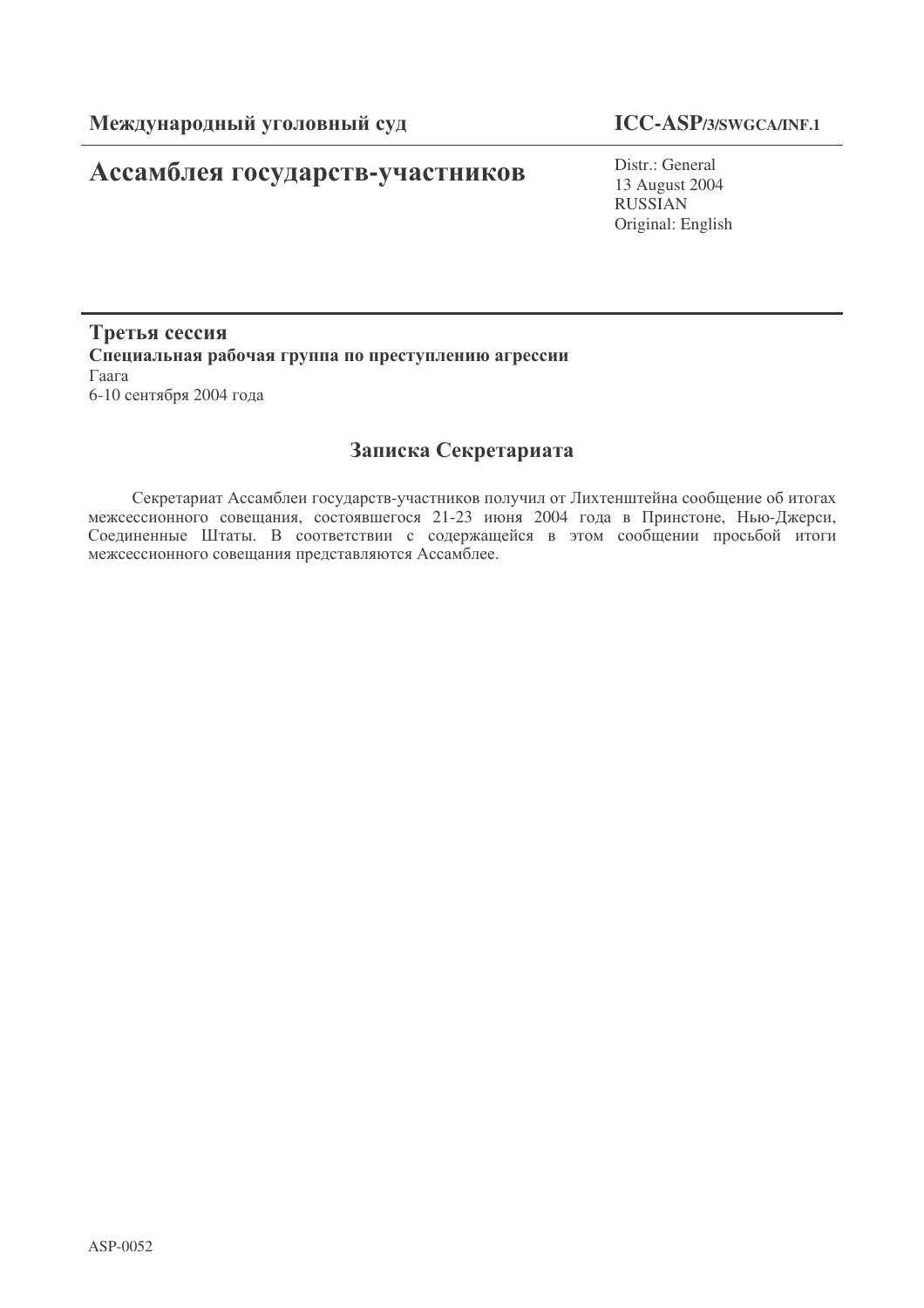## ICC-ASP/3/SWGCA/INF.1

[Эта страница преднамеренно оставлена пустой]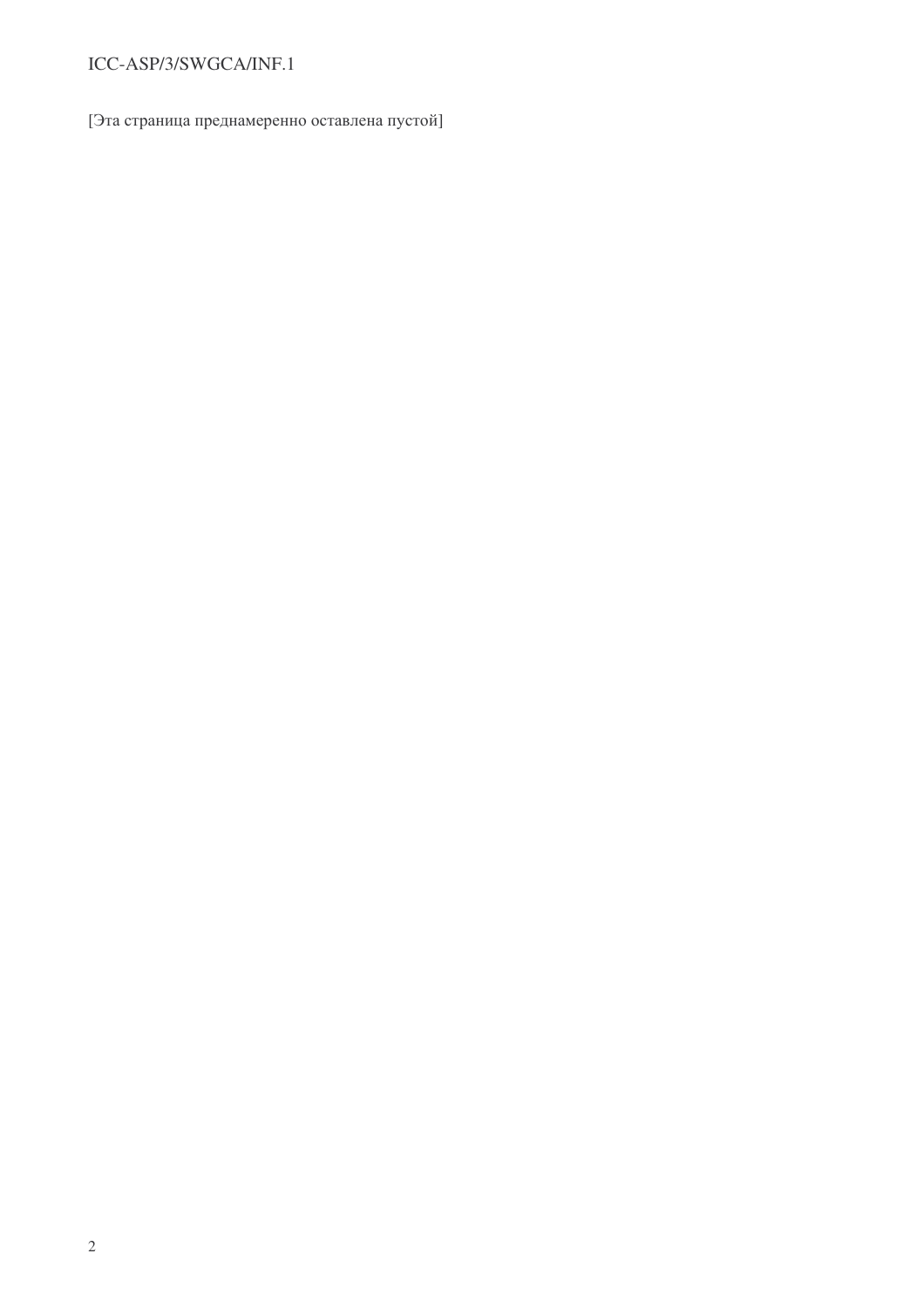## Неофициальное межсессионное совещание Специальной рабочей группы по преступлению агрессии, состоявшееся 21-23 июня 2004 года в Лихтенштейнском институте по проблемам самоопределения, Школа Вудроу Вилсона при Принстонском университете, Нью-Джерси, Соединенные Штаты

## Содержание

|           |            | Пункты                                                | C <sub>T</sub> p. |
|-----------|------------|-------------------------------------------------------|-------------------|
| A.        |            |                                                       | $\overline{4}$    |
| <b>B.</b> |            |                                                       | $\overline{4}$    |
|           | 1.         |                                                       | $\overline{4}$    |
|           | 2.         |                                                       | $\overline{4}$    |
|           | 3.         | Включение в Статут положений об агрессии              | 5                 |
|           | 4.         | Дополняемость и приемлемость в отношении              | 7                 |
|           | 5.         | Ne bis in idem в отношении преступления агрессии28-34 | 7                 |
|           | 6.         |                                                       | 8                 |
|           |            | $\iota$                                               | 8                 |
|           |            |                                                       | 11                |
|           |            |                                                       | 11                |
|           |            |                                                       | 11                |
|           |            |                                                       | 11                |
|           |            | vi) Общие выводы, касающиеся общих принципов          | 12                |
|           | Приложения |                                                       |                   |
|           | Ι.         | Перечень вопросов, касающихся преступления агрессии   | 13                |
|           | Π.         |                                                       | 15                |
|           |            |                                                       |                   |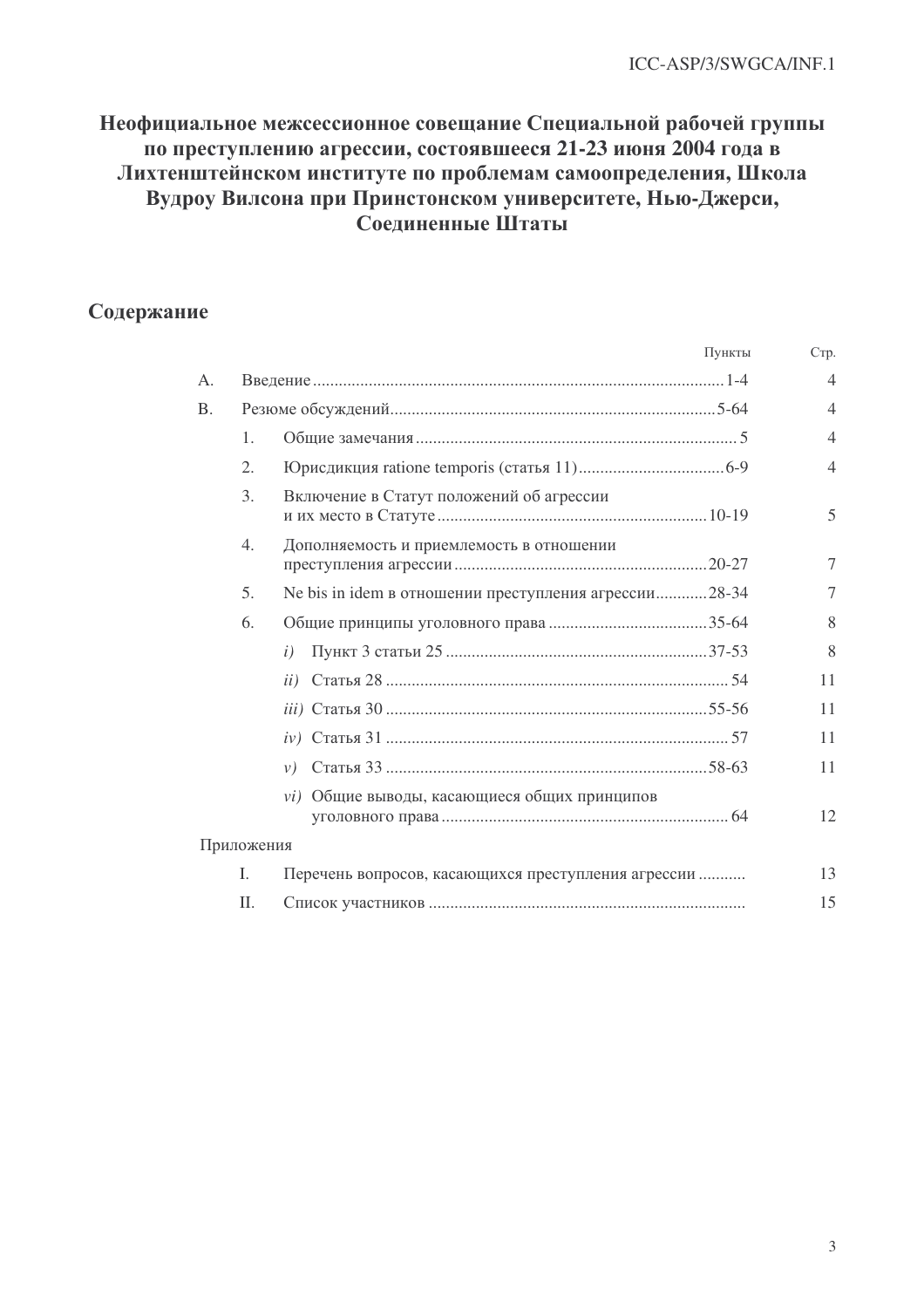#### $\mathbf{A}$ . Введение

По приглашению правительства Лихтенштейна и после провеления консультаций в рамках  $\mathbf{1}$ Ассамблеи государств-участников 21-23 июня 2004 года в Лихтенштейнском институте по проблемам самоопределения, Школа Вудроу Вильсона при Принстонском университете, Нью-Лжерси. Соелиненные Штаты, было провелено межсессионное совешание Специальной рабочей группы по преступлению агрессии. Приглашение принять участие в работе этого совещания были направлены всем государствам, подписавшим Заключительный акт Римской конференции, а также ряду представителей гражданского общества. Совещание проходило под председательством посла Кристиана Венавезера (Лихтенштейн). Список участников содержится в приложении II.

 $2.$ Повестка дня совещания была основана на предварительном перечне возможных вопросов, касающихся преступления агрессии, который содержится в документе PCNICC/2001/L.1/Rev.1, B результате обсуждения этот перечень был пересмотрен с учетом прогресса, достигнутого в период после составления предварительного перечня вопросов. Пересмотренный перечень вопросов содержится в приложении I к настоящему докладу.

 $\mathcal{E}$ межсессионного выразили признательность Участники совещания правительствам Лихтенштейна, Нидерландов и Швейцарии, оказавшим финансовую поддержку совещанию, а также Лихтенштейнскому институту по проблемам самоопределения Принстонского университета за то. что он предоставил участникам совещания возможность провести неофициальный обмен мнениями и организовать лиалог межлу участниками, а также за проявленные им ралушие и гостеприимство. Группа выразила надежду, что Ассамблея государств-участников, возможно, предусмотрит проведение других таких совещаний и примет необходимые меры в целях содействия проведению прений на различных рабочих языках Ассамблеи.

Настоящий документ необязательно отражает мнения правительств государств, из которых  $4.$ прибыли участники совешания. Его цель заключается в том, чтобы отразить выволы и мнения по различным вопросам, касающимся преступления агрессии; предполагается, что эти вопросы необходимо будет пересмотреть в свете дальнейшей работы по преступлению агрессии. Выражается надежда, что материал, изложенный в настоящем документе, облегчит работу Специальной рабочей группы по преступлению агрессии.

#### **B.** Резюме обсуждений

#### $\mathbf{1}$ . Общие замечания

 $5<sub>1</sub>$ Было отмечено, что на сессиях Ассамблеи государств-участников не выделяется достаточное время на обсуждение вопроса агрессии. Было также достигнуто согласие в отношении того, что участники межсессионного совещания должны стремится рассмотреть те технические аспекты агрессии, которые ранее не рассматривались, при этом вникать в основные вопросы, по которым существенный прогресс маловероятен, необязательно.

#### $2.$ Юрисдикция ratione temporis (статья 11)

Основное внимание в ходе обсуждения было уделено вопросу о том, должен ли Суд 6. осуществлять свою юрисдикцию в отношении преступлений агрессии, совершенных после вступления в силу Статута, но до принятия положения, касающегося определения агрессии и средств, с помощью которых Суд будет осуществлять свою юрисдикцию. Хотя в статье 11 именно эта ситуация не рассматривается, было отмечено, что пункт 2 статьи 5 не исключает такую возможность.

7. С другой стороны, ряд делегаций придерживались того мнения, что существующие положения Статута, в частности пункт 2 статьи 5, достаточно определенно исключают возможность осуществления Судом своей юрисдикции в отношении преступления агрессии до тех пор, пока не будет достигнуто согласие в отношении определения акта агрессии и условий осуществления юрисдикции. Было подчеркнуто, что чрезвычайно важное значение имеет строгое соблюдение принципа законности и что в этой связи о возложении на кого-либо уголовной ответственности в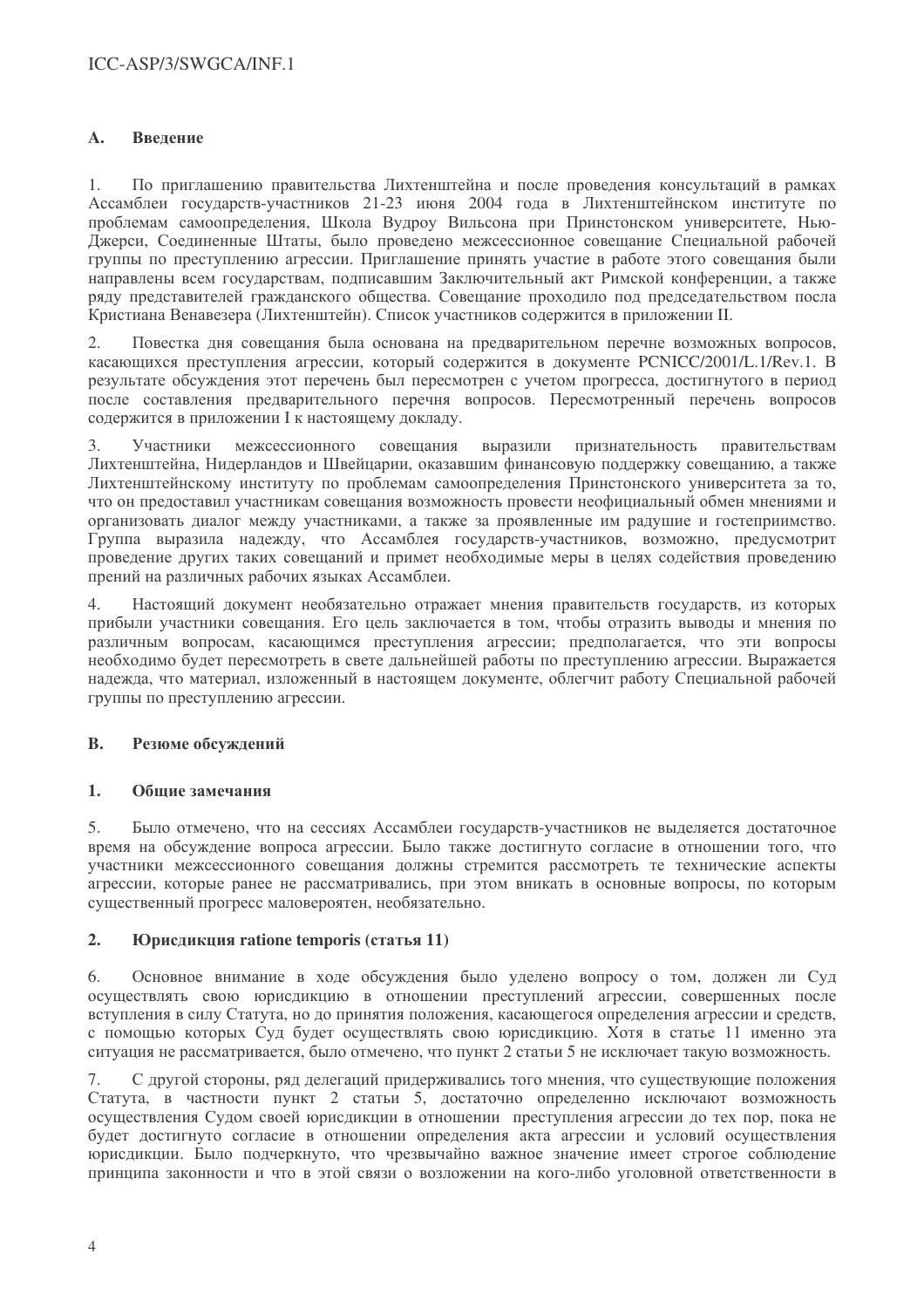отсутствие конкретного положения, содержащего определение агрессии и соответствующие элементы преступления, не может быть и речи. Кроме того, даже если какое-либо государство передаст Суду какое-либо дело, пункт 2 статьи 5 не позволит Суду осуществлять свою юрисликцию.

Тем не менее, было также отмечено, что полезно было бы внести большую ясность в  $\mathsf{R}$ соответствующие вопросы и предпочтительно принять недвусмысленное положение, запрешающее ретроактивное применение Статута. Отмечалось, что пункт 1 статьи 11 был включен специально для того, чтобы устранить двусмысленность в отношении ретроактивности, и что пункт 2 статьи 5 связан со статьей 11. К числу других соответствующих положений, которые следует иметь в виду, относятся пункт 3 статьи 12, пункт (b) статьи 13 и статьи 24 и 126.

#### Выволы

- $\mathbf Q$ Было лостигнуто согласие в отношении того, что:
	- положение об агрессии, которое будет принято, должно предназначаться для применения в будущем и не иметь ретроактивного действия;
	- затронутые вопросы слелует вновь рассмотреть после лостижения согласия по основным  $\bullet$ вопросам;
	- какие-либо возражения против указания того, что положения, касающиеся агрессии, не будут иметь ретроактивного действия, отсутствуют:
	- соответствующее разъяснение можно было бы дать в самом положении, сопроводив его перекрестной ссылкой на соответствующие статьи, например на статьи 11 и 20.

#### $\overline{3}$ . Включение в Статут положений об агрессии и их место в Статуте

10. На начальной стадии обсуждения были высказаны различные мнения о месте положения, содержащего определение агрессии, и положения об условиях, при которых Суд может осуществлять свою юрисдикцию, в тексте Статута.

- В этой связи были упомянуты следующие варианты: 11.
	- включение новых положений в существующий текст: a)
	- по мере возможности включение в пункт 2 статьи 5 и другие существующие положения;  $\bullet$ это позволит избежать трудностей, обусловленных необходимостью изменения нумерации статей; кроме того, для сохранения взаимосвязи между различными элементами положений об агрессии их следует сгруппировать в одном месте;
	- включение новой статьи 8 bis, содержащей положения об агрессии; положение,  $\bullet$ содержащее определение, могло бы также содержать некоторые принципы уголовного права;
	- слияние статей 9 и 10, с тем чтобы свести к минимуму нарушение нумерации остальных  $\bullet$ статей в результате включения упомянутых положений; тем не менее, был приведен ряд доводов против такого слияния, и в этой связи, в частности, указывалось, что вопросы, регулируемые этими статьями, носят иной характер и поэтому должны фигурировать в тексте в качестве отдельных положений;
	- упоминание в статье 9 элементов преступления агрессии; условия осуществления  $\bullet$ юрисдикции можно было бы перечислить в новом пункте, включенном в статью 12, или в пункте 2 статьи 5;
	- $b)$ включение новых положений, согласующихся с положениями Устава Организации Объединенных Наций и Статута Международного уголовного суда в качестве приложения к Статуту при том понимании, что они будут являться неотъемлемой частью самого Статута;
	- разработка отдельного протокола, содержащего новые положения. Этот вариант получил  $\mathbf{c})$ ограниченную поддержку. Было отмечено, что возникнут определенные проблемы в связи с его вступлением в силу.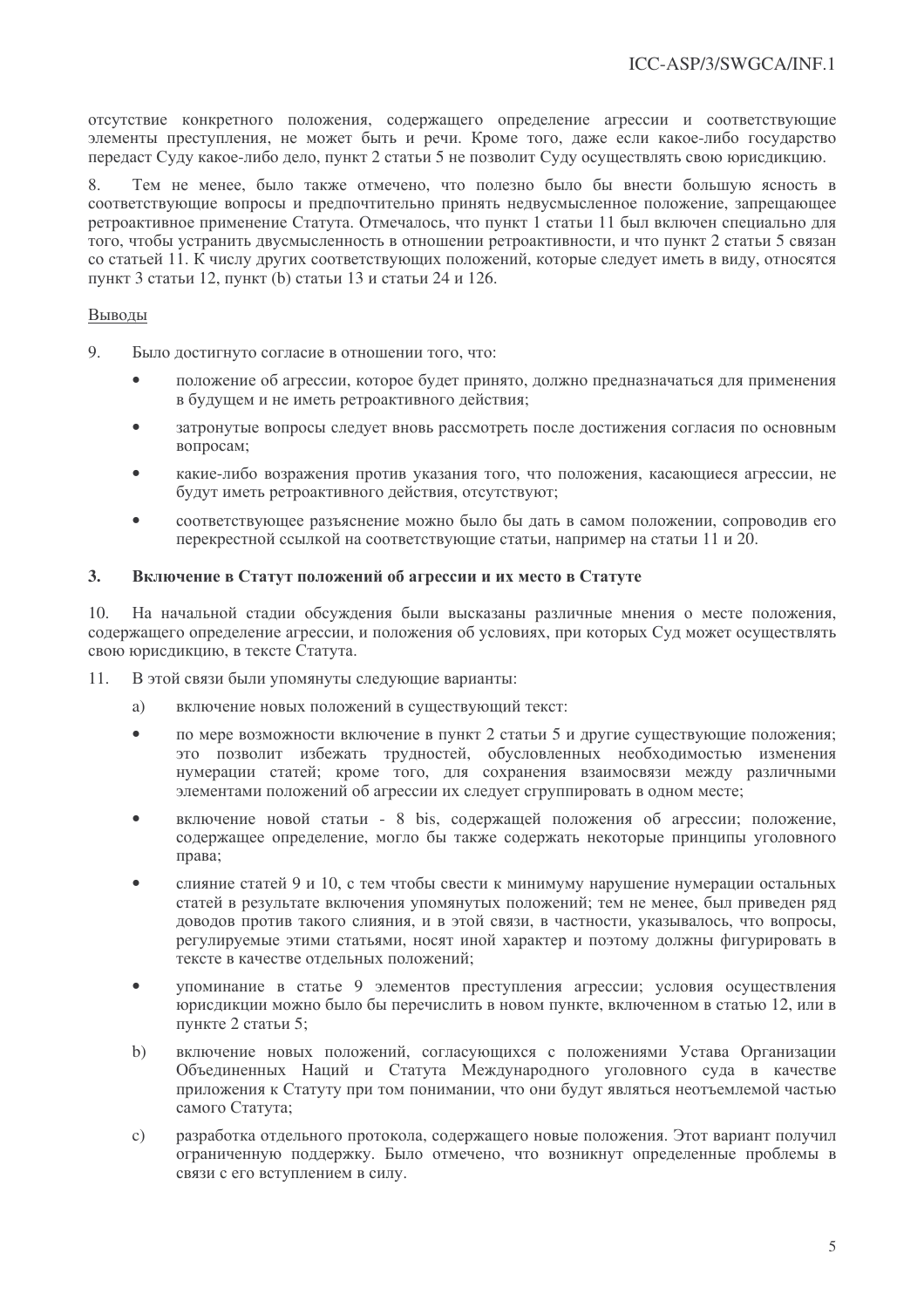12 Было также обращено внимание на тот факт, что временные рамки вступления в силу положений, содержащих определение агрессии и условия осуществления Судом своей юрисдикции, должны быть одинаковыми для конкретного государства; в этой связи была сделана ссылка на пункты 4 и 5 статьи 121.

Участники совешания затронули вопрос о том, будут ли положения об агрессии в пункте 3  $13<sup>7</sup>$ статьи 5 применимы ко всем государствам-участникам после выполнения положений, предусмотренных пунктом 4 статьи 121, и смогут ли государства «избрать вариант» непринятия таких поправок в соответствии с пунктом 5 статьи 121. В этой связи была отмечена необходимость избегать дифференцированного подхода к подпадающим под юрисдикцию Суда различным преступлениям, перечисленным в пункте 1 статьи 5.

 $14$ Кроме того, было отмечено, что в пункте 2 статьи 5 термин «поправка» не используется, и таким образом включение недостающих положений об агрессии, возможно, будет являться не поправкой так таковой, а завершением процесса, инициированного в Риме.

 $15$ Отмечалось, что какие-либо четкие указания по данному вопросу в существующем тексте отсутствуют и что полготовительная работа не дала желаемого результата, поскольку пункт 2 статьи 5 был представлен на рассмотрение на заключительной сталии проведения Римской конференции уже после того, как работа над заключительными положениями была завершена.

16. Кроме того, было отмечено, что еще одна трудность может возникнуть в связи с ситуацией, когда какое-либо государство становится участником после вступления в силу предлагаемых положений об осуществлении юрисдикции в отношении агрессии. В этом случае такое государство, как представляется, станет участником Статута с поправками. Ряд делегаций высказали мнение, что пункт 5 статьи 40 Венской конвенции предоставляет государству возможность выбрать в этом случае, принимает ли оно или не принимает соответствующие поправки.

Были высказаны противоречивые мнения по поводу применимости к какому-либо государству 17. любых новых положений, касающихся агрессии. С одной стороны, ряд делегаций высказали мнение, что пункт 5 статьи 121 будет применяться и соответственно требовать от государства принять поправку к статье 5; этот подход будет аналогичен подходу, который предусмотрен в отношении поправок к статьям 6, 7 и 8. Было указано, что государства всегда именно так и понимали этот вопрос, поскольку пункт 5 статьи 121 составлялся с учетом вопроса об агрессии. Вместе с тем было также отмечено, что такое понимание было логичным на стадии составления данного положения только потому, что тогда агрессия не входила в число преступлений, подпадающих под юрисдикцию Суда.

Однако было высказано и иное мнение, согласно которому поправки к Статуту, касающиеся 18. преступления агрессии, регулируются положениями пункта 4 статьи 121. Такой подход предполагает, что поправки будут иметь обязательную юридическую силу для всех государств-участников после получения требуемого количества ратификационных грамот или документов о принятии; ни одно из государств-участников не может «выбрать вариант» непринятия поправок без выхода из Статута в соответствии с пунктом 6 статьи 121. Сторонники этого мнения подчеркнули в частности, что подход к преступлению агрессии должен быть таким же, как и подход к другим преступлениям, поскольку именно это предполагалось при включении данного положения в Статут.

### Выводы

- $\bullet$ Явно отдавалось предпочтение включению определения агрессии и условий осуществления Судом своей юрисдикции в отношении этого преступления в текст Статута, что привело к отказу от идеи разработки отдельного документа с этой целью.
- Была также достигнута договоренность в отношении того, что в Статут должны вноситься лишь минимальные необходимые изменения. После внесения таких изменений пункт 2 статьи 5 будет исключен.
- В связи с внесением в Статут подобных изменений было упомянуто два возможных варианта: соответствующие положения можно оформить в виде отдельного блока в рамках Статута или разбить их и включить в различные положения существующего текста.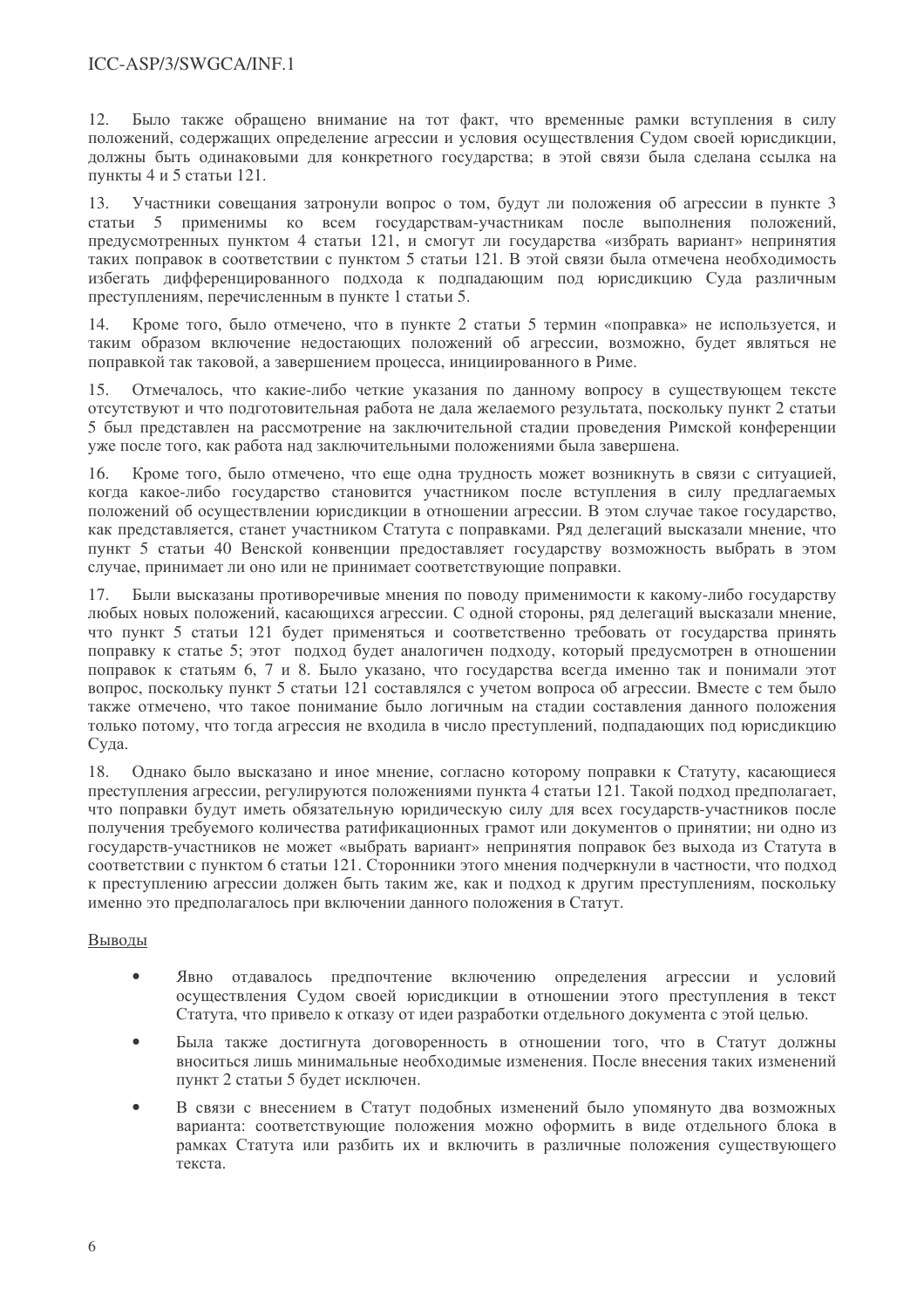Вместе с тем, не было достигнуто согласия по вопросу о том, может ли какое-либо государство  $1<sub>Q</sub>$ «избрать вариант непринятия» юрисдикции Суда в отношении преступления агрессии; по этому вопросу высказывались различные мнения в зависимости от подхода к вопросу о применимости пункта 4 или пункта 5 статьи 121 к каким-либо новым положениям об агрессии.

#### $\overline{4}$ . Дополняемость и приемлемость в отношении преступления агрессии

 $20<sup>°</sup>$ Был затронут вопрос о применимости положений Статута о дополняемости к преступлению агрессии и возможной необходимости изменить их или добавить новые положения.

Было достигнуто общее согласие в отношении того, что в связи с применимостью нынешних  $21.$ положений к преступлению агрессии никаких проблем, очевидно, не возникает.

 $22.$ Было подчеркнуто, что вопрос дополняемости и приемлемости тесно связан с определением агрессии и ролью Совета Безопасности. В этой связи указывалось, что преступление агрессии фигурирует в национальном законодательстве лишь некоторых государств. Что касается роли Совета Безопасности, то был поставлен вопрос о том, может ли государство заниматься производством по лелу в тех случаях, когда этим занимается Совет.

23. Было отмечено, что преступление агрессии отличается от других преступлений, подпадающих под юрисдикцию Суда, поскольку оно может требовать предварительного установления Советом Безопасности факта агрессии; однако для применения национальных законодательных норм, касающихся агрессии, такое решение Совета Безопасности не потребуется. Другие делегации выразили мнение, что национальное законолательство должно согласовываться с применимым международным правом.

24. Было выражено мнение, что если будет сочтено, что предварительное установление факта агрессии является необходимым, то в этом случае решать, кто именно несет ответственность за преступление, будет Суд.

Было также обращено внимание на возможность такого толкования некоторых положений 25. Устава, которое будет предполагать распространение юрисдикции Суда на ситуации, когда «победившее» государство будет осуществлять уголовное преследование лиц без должного соблюдения их прав; может также возникнуть ситуация, когда «потерпевшее» государство не будет осуществлять уголовного преследования отдельных лиц, опасаясь государства-агрессора. К числу положений, которые могут быть истолкованы таким образом, относятся пункт 2(с) статьи 17 и пункт 1(с) статьи 53. Кроме того, было выражено мнение, что Суд никогда не планировался и не должен рассматриваться в качестве суда для обжалования национальных решений.

Тем не менее, было указано, что эти проблемы можно решить путем надлежащего толкования 26. положений Статута и что соответственно никаких поправок не требуется.

#### Выводы

27. Было достигнуто согласие в отношении того, что:

> статьи 17, 18 и 19 являются применимыми в их нынешней формулировке и затронутые вопросы следует вновь рассмотреть после достижения согласия в отношении определения агрессии и условий осуществления Судом своей юрисдикции.

#### $5.$ Ne bis in idem в отношении преступления агрессии

28. В связи со статьей 20 был поднят вопрос о том, может ли какое-либо лицо, которое было признано виновным или оправдано Судом в том, что касается военных преступлений, преступлений против человечности или геноцида, быть впоследствии судимо Судом за преступление агрессии. Кроме того, аналогичный вопрос был поставлен в связи с возможностью признания виновным или оправдания Судом какого-либо лица в связи с преступлением агрессии и впоследствии проведения суда над этим же лицом за военные преступления, преступления против человечности или геноцида.

29. Был также затронут вопрос о том, каким образом преступление агрессии может быть включено в пункт 3 статьи 20, поскольку в настоящее время в нем говорится лишь о деяниях, запрещенных по смыслу статей 6, 7 и 8.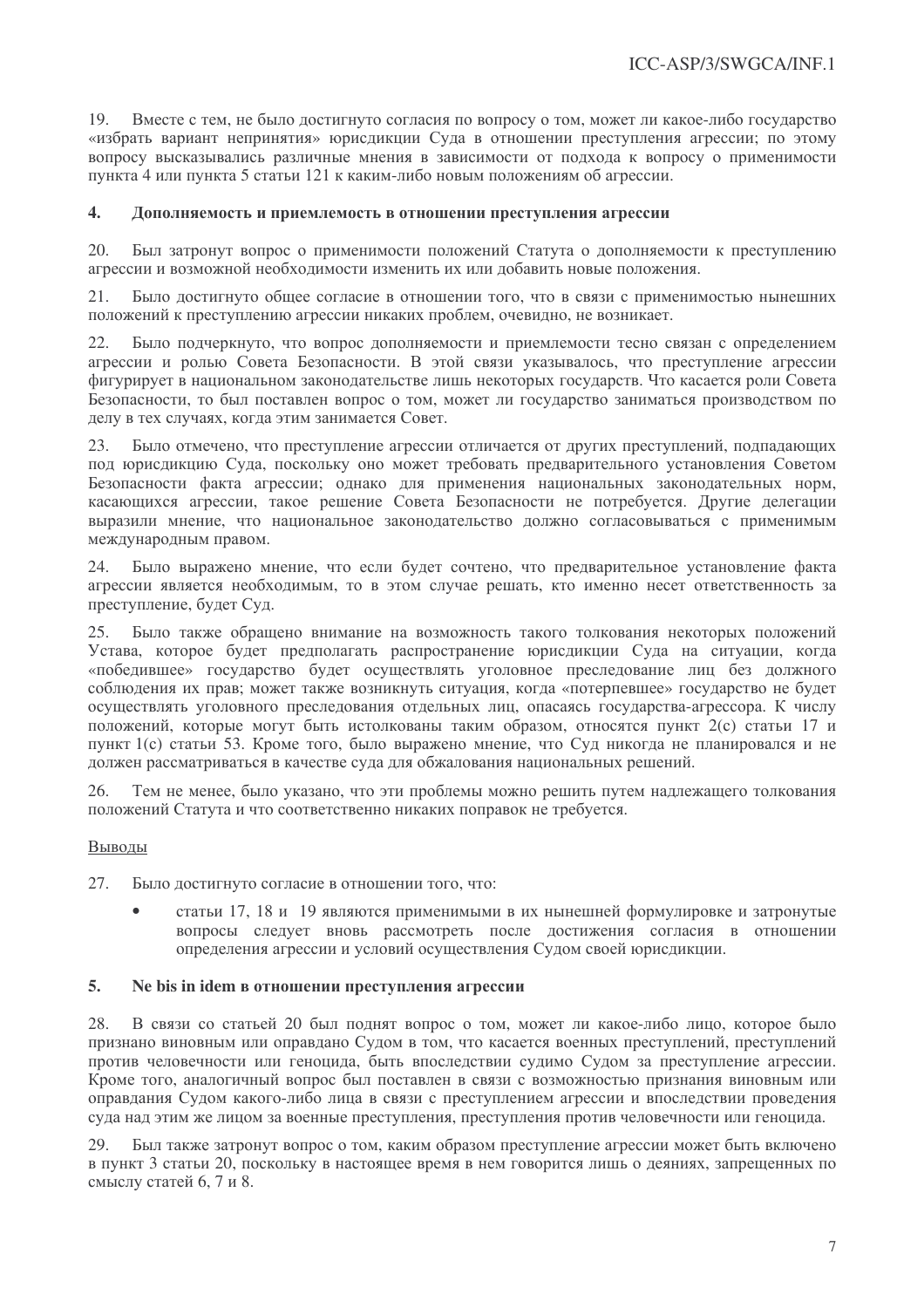### ICC-ASP/3/SWGCA/INF.1

 $30<sup>°</sup>$ Было указано, что термин «деяние» во фразе «деяние, составляющее основу состава преступления», содержащейся в пункте 1 статьи 20, имеет более широкий смысл, чем тот, который вкладывается в этот термин в других частях Статута, поскольку в данном случае оно, как представляется, включает как mens rea, так и actus reus. Этот термин толкуется также как означающий деяние, которое можно квалифицировать в качестве преступления, а не деяние, которое создает условия для совершения преступления.

В ходе обсуждения было отмечено, что пункты 2 и 3 статьи 20 следует толковать в контексте дополняемости и приемлемости. Была отмечена разница в формулировках между пунктами 1 и 3 («деяние») и пунктом 2 («преступление»). Если не будут удовлетворяться условия, предусмотренные в пункте 3(а) или (b) статьи 20, то Суд будет лишен возможности судить лицо за деяние, в связи с которым это лицо уже было судимо национальным судом. Однако лицо, которое было судимо Судом за одно преступление, может быть судимо за другое преступление на национальном уровне, даже если факты, дающие основание для привлечения к судебной ответственности, будут аналогичными,

Было выражено мнение, что смысл пункта 3(b) статьи 20 также может толковаться с точки зрения победившей державы, осуществляющей правосудие в своеобразной форме, возможно, в нарушение прав обвиняемого.

33. Тем не менее, было отмечено, что преступление агрессии в контексте ne bis in idem не является уникальным по сравнению с другими преступлениями, подпадающими под юрисдикцию Суда, и что этот вопрос желательно оставить на усмотрение судебных органов, которые будут давать свое толкование на индивидуальной основе с учетом соответствующих элементов преступления.

#### Выволы

34. Было достигнуто согласие в отношении того, что:

- $\bullet$ существующие положения являются адекватными;
- некоторые аспекты, затронутые в ходе обсуждения вопросов толкования статьи 20, заслуживают повторного рассмотрения, но при этом не являются характерными только для преступления агрессии;
- по достижении согласия в отношении положений, касающихся преступления агрессии, в начале пункта 3 статьи 20 следует сделать ссылку на соответствующие положения;

#### 6. Общие принципы уголовного права

В ходе обсуждения основное внимание было уделено содержанию пункта 3 дискуссионного 35. документа, предложенного координатором в июле 2002 года<sup>1</sup>, в котором высказывается мысль, что пункт 3 статьи 25 (Индивидуальная уголовная ответственность), статья 28 (Ответственность командиров и других начальников) и статья 33 (Приказы начальника и предписание закона) Статута не должны применяться к преступлению агрессии, поскольку они, очевидно, не соответствуют предварительному определению этого преступления, содержащемуся в пункте 1 дискуссионного документа. Если по статье 25 такое решение было принято ввиду очевидного дублирования ею пункта 1 документа координатора, то по статьям 28 и 33 оно было принято ввиду того, что преступление агрессии является преступлением, которое совершается руководством.

Было выражено общее мнение, что общие принципы уголовного права должны применяться ко 36. всем преступлениям, когда отсутствуют конкретные основания, для того чтобы не применять их.

### Пункт 3 статьи 25

Один из доводов в пользу исключения пункта 3 статьи 25 к преступлению агрессии заключался 37. в том, что на простых солдат нельзя возлагать вину за содействие совершению этого преступления или покушение на него. Было отмечено, что в пункте 3 статьи 25 речь идет об ответственности за соучастие - вопрос, несовместимый с ролью руководства, о которой говорится в предварительном определении агрессии, содержащем ссылку на отдачу приказа на совершение акта агрессии или

<sup>&</sup>lt;sup>1</sup> См. документ PCNICC/2002/WGCA/RT.1/Rev.2.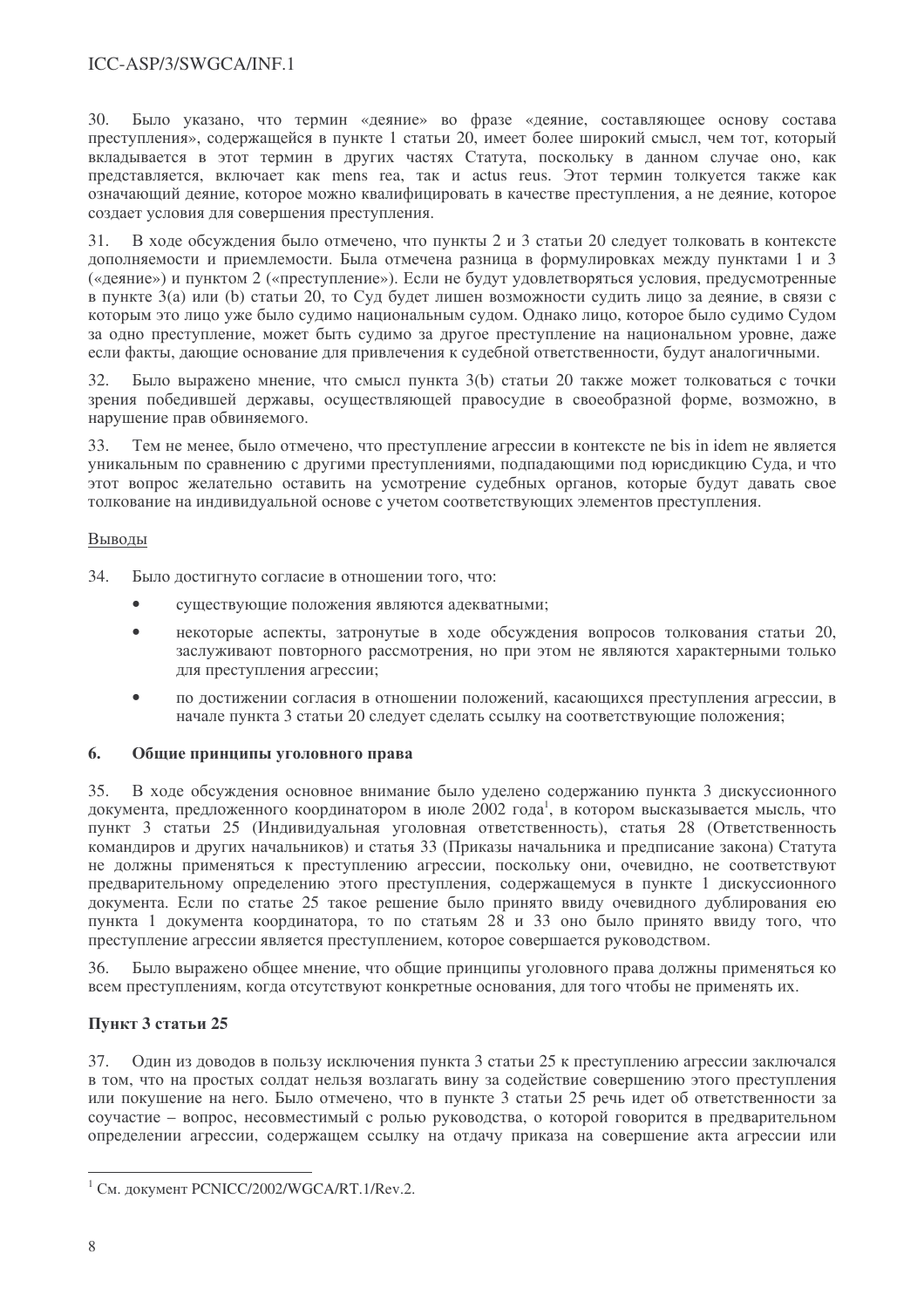активное участие в нем. В этой связи было отмечено, что полпункты (a)-(d) пункта 3 статьи 25 не должны применяться к преступлению агрессии. Была выражена озабоченность в связи с тем, что пункт 3 статьи 25 может, таким образом, размывать характер данного преступления как преступления, совершаемого руководством.

38 Лругие участники выразили мнение, что применимость пункта 3 статьи 25 к преступлению агрессии - это важный аспект. Была сделана конкретная ссылка на подпункт (f), в котором рассматривается понятие покушения. В этой связи было указано, что разница между понятием покушения, содержащемся в пункте 3(f) статьи 25, и понятием инициирования, содержащемся в предварительном определении, оправдывает сохранение первого понятия. Была также упомянута необходимость анализа того, был ли акт не завершен умышленно или же завершению акта преступления помешали какие-либо внешние факторы. Кроме того, было отмечено, что ответственность за покушение на совершение других преступлений, подпадающих под юрисликцию Сула, уже рассматривается в полпунктах (b), (c) и (d) пункта 3 статьи 25 и что агрессия является лаже более тяжким преступлением, чем другие преступления.

Другие участники утверждали, что преступление агрессии существует только тогда, когда акт  $30<sup>°</sup>$ агрессии был фактически совершен, в связи с чем простое покушение не булет охватываться предварительным определением. Соответственно, если будет сочтено необходимым предварительное установление акта агрессии, то понятие покушения на совершение преступления будет неприменимым.

 $40.$ Кроме того, в связи с понятием покушения была упомянута необходимость проведения различия между коллективным актом, по которому необходимо будет установить определенные пределы, и индивидуальным актом. Например, будет ли сосредоточение войск на границе равнозначным покушению на преступление или войска сначала должны перейти границу. Хотя предварительное определение предусматривает завершенность акта, обычное международное право, как представляется, не содержит аналогичных ограничений. В связи с индивидуальным актом было сочтено нецелесообразным предусматривать покушение на отдачу приказа о совершении преступления агрессии.

Было отмечено, что предпочтительнее полностью урегулировать все вопросы, касающиеся 41 агрессии, в рамках определения и тогда не будет необходимости ссылаться на применимость пункт 3 статьи 25; таким образом, предварительное определение будет отражать все элементы данного преступления.

42. Было также высказано мнение, что к агрессии не должен применяться дифференцированный подход по сравнению с другими преступлениями, подпадающими под юрисдикцию Суда, и было настоятельно рекомендовано проявлять осторожность в вопросах включения в предварительное определение или исключение из него каких-либо элементов.

43. В этой связи было отмечено, что анализ различий между содержанием пункта 3 статьи 25 и предварительным определением окажется особенно полезным при определении того, какие элементы первого следует исключить. Такой анализ должен также позволить определить, покрываются какиелибо из этих различий нормами обычного международного права.

Было выражено мнение, что при допущении применимости пункта 3(d) статьи 25 уголовная  $44.$ ответственность за преступление агрессии может быть возложена на лиц, не имеющих возможности непосредственно контролировать действия государства, но все же играющих важную роль в осуществлении акта агрессии, например на сотрудников разведорганов. Было отмечено, что этот вопрос, возможно, следует оставить на усмотрение судей.

Было также выражено мнение, что пункт 3(а) статьи 25 следует сохранить с целью сохранения 45. логической структуры данного преступления и охвата группы руководства.

Однако другие участники выразили мнение, что пункт 3 статьи 25 применим к преступлению 46. агрессии. Было отмечено, что именно с этим пониманием принималась данная статья и именно этим объясняется то, почему соучастие не было включено в одно из предыдущих предложений по данному преступлению.

47. Было отмечено, что отмена применимости пункта 3 статьи 25 сопряжена с риском исключить из сферы регулирования случаи совместного осуществления руководства, например, случая, подобного тому, который предусмотрен в подпункте (d). В этой связи было обращено внимание на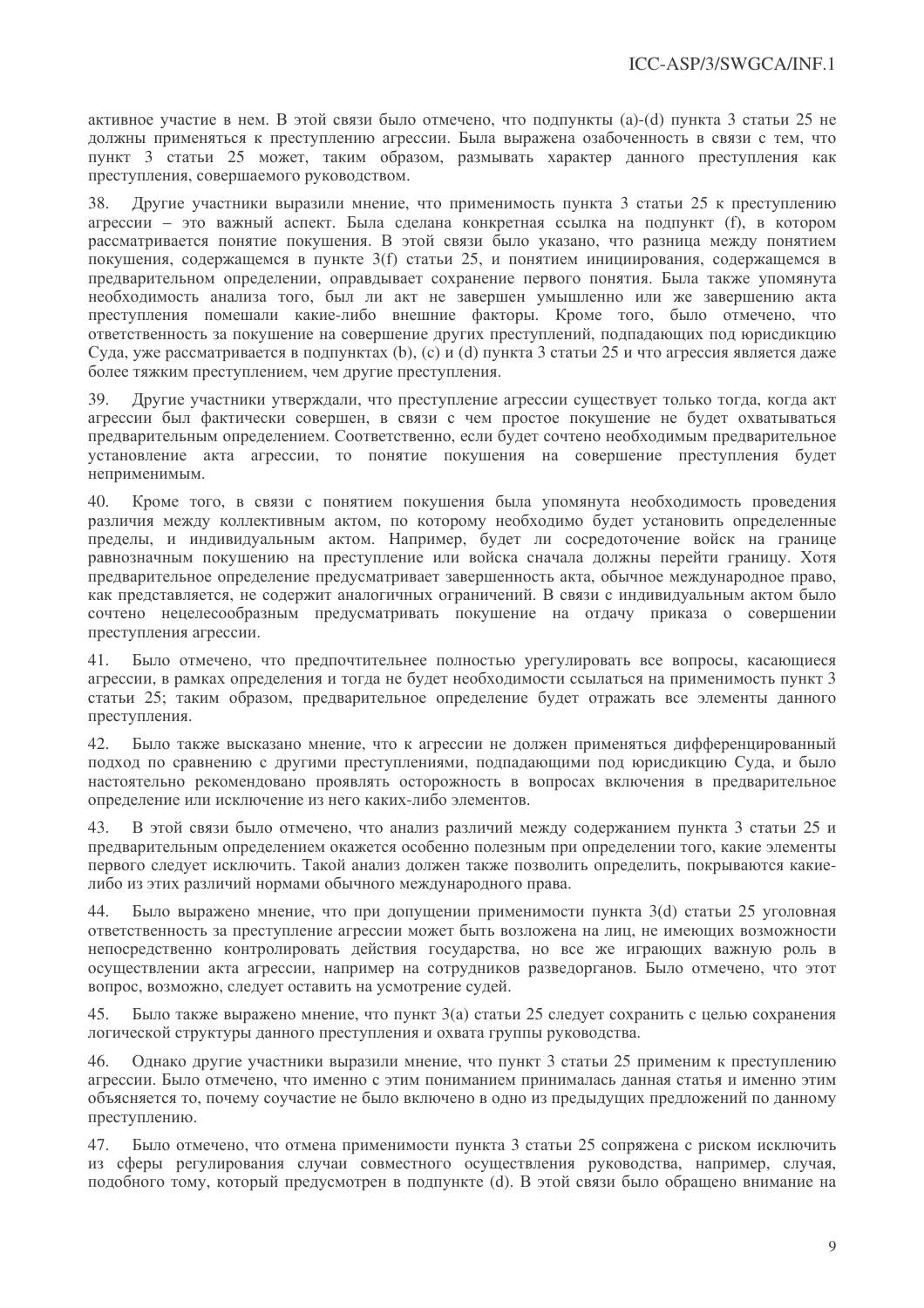то, что другие преступления согласно Статуту также предполагают участие руководства, однако считается, что рассматриваемое положение применимо к этим преступлениям: таким образом, нет логического обоснования для применения иного подхода только к преступлению агрессии.

48 Тем не менее, было отмечено, что преступление агрессии отличается от других преступлений, поскольку предварительное определение включает такие элементы, как ссылка на понятие «намерено и сознательно» и на понятие участие, которые уже охватываются общими принципами; другая уникальная черта этого определения заключается в ссылке на руководство, хотя еще предстоит определить, может ли руководство ограничиваться одним лицом или же оно представляет собой высшие звенья командной цепи.

49 В этой связи была также высказана мысль о том, что уголовная ответственность должна возлагаться на всех лиц, способных оказывать решающее воздействие на политику государства, с тем чтобы в группу руководства входили также политические, социальные, духовные лидеры и лидеры леловых кругов. Было отмечено, что предварительное определение является достаточно широким и охватывает большинство влиятельных лидеров. Однако было также высказано мнение, что ответственность за преступление агрессии должна толковаться довольно ограничительно, то есть ограничиваться кругом политических лидеров и не включать, например советников, которые явно не могут эффективно контролировать лействия государства.

В этой связи ответственность за преступление агрессии можно было бы ограничить высшей  $50<sub>1</sub>$ иерархией в самом определении, и тогда необходимость в отмене применимости пункта 3 статьи 25 отпадет.

 $51.$ Суть одного их высказанных предложений заключалась в том, чтобы найти выход из положения, сложившегося в результате разработки такого предварительного определения, которое включает как определение преступления агрессии, так и элементы этого преступления; разработка двух отдельных положений обеспечила бы требуемую ясность в вопросе о том, на каких лиц может возлагаться уголовная ответственность.

В качестве альтернативы простой отмене или не отмене применимости пункта 3 статьи 25 было 52. высказано третье мнение: следует подтвердить, что агрессия является «преступлением руководства», при сохранении актуальности и применимости более широких видов индивидуальной уголовной ответственности, перечисленных в статье 25, путем включения нового пункта 3 bis:

 $\triangleleft$ 3 bis

Невзирая на пункт 3 выше, лицо будет подлежать уголовной ответственности и наказанию за преступление агрессии, подпадающее под юрисдикцию Суда, если это лицо, являясь лицом, имеющим возможность эффективно осуществлять контроль за политическими или военными действиями государства, или руководить ими:

[Далее воспроизвести подпункты (а)-(f) пункта 3]»

### Выводы

- 53. а) Было достигнуто согласие в отношении того:
	- что агрессия является преступлением, которое характеризуется тем, что совершается оно лицами, занимающими руководящие должности;
	- что пункт 3 статьи 25 в значительной степени дублируется предложенным определением координатора<sup>2</sup>. Тем не менее, делаются различные выводы относительно того, как в результате следует поступить:
		- исключить применимость пункта 3 статьи 25 к преступлению агрессии или  $\circ$
		- продолжать считать, что пункт 3 статьи 25 применим к преступлению агрессии либо  $\bigcap$ полностью, либо частично:

<sup>&</sup>lt;sup>2</sup> См. пункт 1 документа PCNICC/2002/WGCA/RT.1/Rev.2.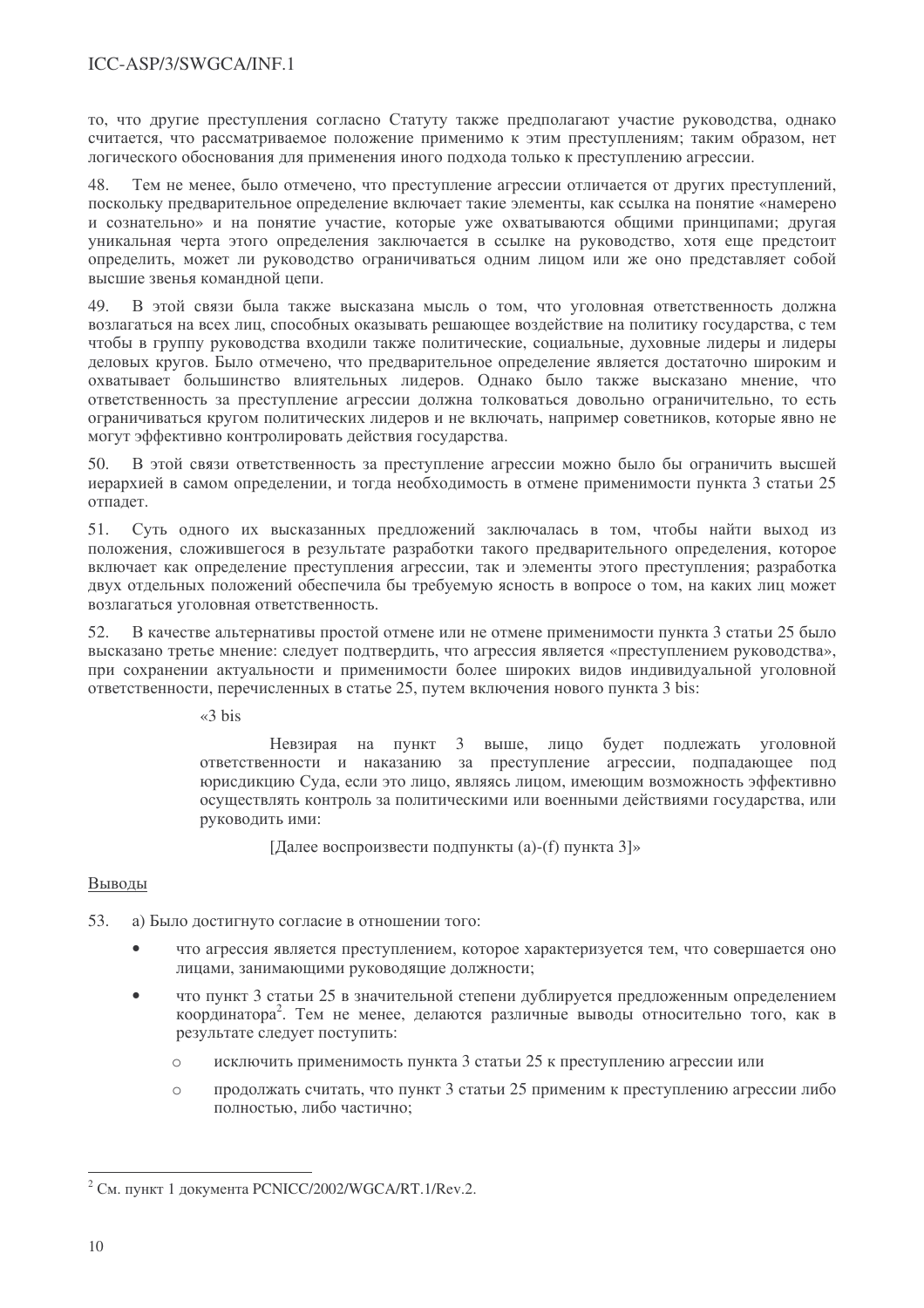b) что существуют разногласия в вопросе о том, нужно и можно ли охватить покушение на совершение преступления агрессии:

с) в качестве альтернативы было предложено разъяснить этот вопрос путем включения новой формулировки в саму статью 25.

#### Статья 28

Было выражено мнение, что данная статья может применяться к преступлению агрессии, 54. поскольку в отдельных пограничных случаях командир среднего уровня может взять на себя руководящую роль, которая не исполняется в полной мере его/ее старшим по званию сослуживцем. В этой связи подчеркивалось, что фигурирующее в определении слово «активно» важно сохранить, с тем чтобы исключить возможность взятия на себя всей ответственности полставными фигурами, хотя ряд участников выразили озабоченность в связи с использованием слова «активно», поскольку оно может быть истолковано как исключающее ситуации, аналогичные тем, которые предусмотрены в статье 28, когда лицо, осуществляющее эффективный контроль, разрешает - по причине своего безлействия - совершение акта агрессии. Олнако согласно мнению большинства статья 28 лолжна применяться к преступлению агрессии, и таким образом ссылку на нее в пункте 3 локлада координатора следует сохранить.

#### Статья 30

Было отмечено, что использование в предварительном определении слов «намеренно и  $55.$ сознательно», очевилно, является излишним повтором того, что уже сказано в статье 30, и что подобная формулировка может быть неправильно истолкована как означающая, что в основе преступления агрессии должно лежать какое-то конкретное намерение. Хотя ряд участников выступил за исключение этой формулировки, было отмечено, что в статье 8 о военных преступлениях ссылка на намерение делается несколько раз. По мнению участников, эту формулировку можно было бы исключить из определения.

#### Вывод

56. Слова «намеренно и сознательно» можно было бы исключить из предварительного определения по достижении согласия по нему.

#### Статья 31

57. Был сделан вывод о том, что, как показало обсуждение, никаких особых трудностей в связи с применением этой статьи к преступлению агрессии не возникает.

#### Статья 33

58. В связи с преступлением агрессии было отмечено, что ученые придерживаются различных мнений относительно того, позволяет ли это положение ссылаться в порядке защиты на приказы начальства или же оно фактически исключает такую возможность. Было отмечено, что для кого-то начальники сами являются подчиненными и этот факт следует иметь в виду в процессе обсуждения. Отмечалось также, что если будет сочтено необходимым предварительное установление факта совершения акта агрессии третьей стороной, например Советом Безопасности или Международным судом, то спрогнозировать такое установление факта будет невозможно, и соответственно нельзя «отдать приказ» о совершении именно акта агрессии.

Ряд участников высказали мнение, что статья 33 непригодна для регулирования преступления 59. агрессии, в частности, потому, что ее применимость может размывать основополагающую ответственность политического руководства; согласно этому мнению, ясно, что военачальники не могут позволить себе усомниться в законности приказов, полученных от политического руководства, поскольку это может подорвать порядок субординации. Вместе с тем, военачальник, способный осуществлять эффективный контроль, уже охватывается определением. С другой стороны, было также высказано мнение, что высокопоставленные военачальники действительно имеют возможность формировать свое собственное отношение к сложной ситуации, в связи с чем будет лучше, если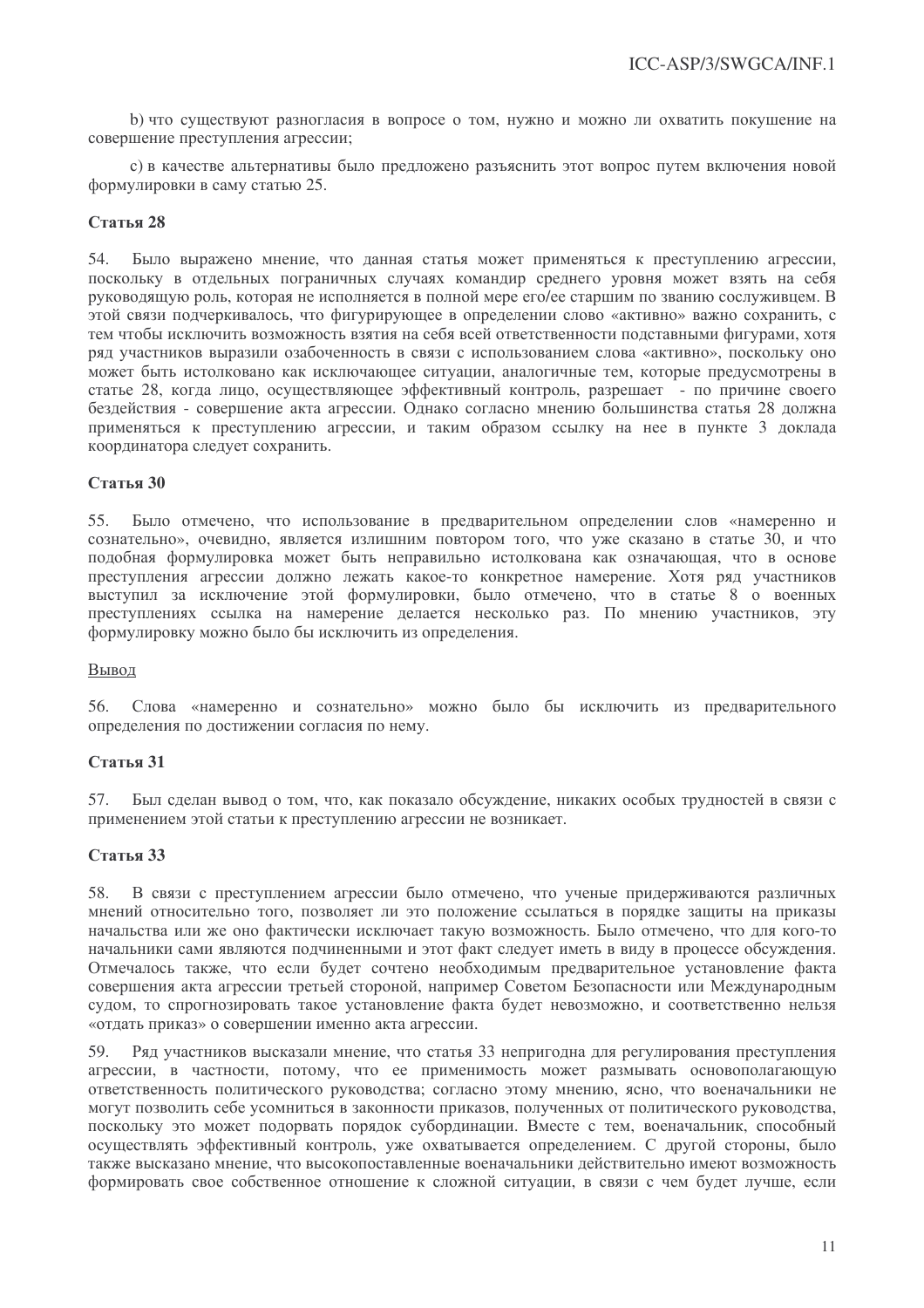### ICC-ASP/3/SWGCA/INE.1

анализом их ответственности в кажлом конкретном случае будут заниматься сульи: в ряде ситуаций актуальное значение будет иметь статья 32, касающаяся ошибки в факте или ошибки в праве.

Тем не менее, было выражено мнение, что статью 33 следует сохранить, с тем чтобы 60 подчеркнуть индивидуальную ответственность лиц, играющих руководящую роль; если отменить ее применимость к акту агрессии, то можно будет выдвинуть довод, что лицо просто исполняло приказы начальства.

В качестве альтернативы исключению статьи 33 было предложено включить акт агрессии в 61 пункт 2 статьи 33: вместе с тем. были высказаны и некоторые сомнения в связи с целесообразностью такого решения. Было отмечено, что на практике прямой приказ «совершить агрессию» или какиелибо другие преступления, предусмотренные в пункте 2 статьи 33, будет отдаваться редко. Однако было также выражено мнение, что приказ, равносильный приказу о совершении акта агрессии, может и не быть «явно незаконным», как это предусматривается в пункте 2 статьи 33.

Было отмечено, что смысл пункта 2 статьи 33 в измененной релакции, очевилно, отличается от смысла фразы «грубое нарушение Устава Организации Объединенных Наций», содержащейся в предварительном определении. В этой связи было внесено предложение урегулировать обсуждаемые вопросы в рамках самого определения.

#### Вывод

63. Было достигнуто согласие относительно необходимости дальнейшего рассмотрения соответствующих вопросов ввиду противоречивых мнений относительно применимости статьи 33 к преступлению агрессии.

#### Общие выводы, касающиеся общих принципов уголовного права

Было достигнуто согласие в отношении того, что пункт 3 статьи 25 и статьи 28, 30 и 33 64. необходимо будет пересмотреть на более позднем этапе, тогда как другие положения, содержащиеся в части 3 Статута, не требуют дальнейшего обсуждения.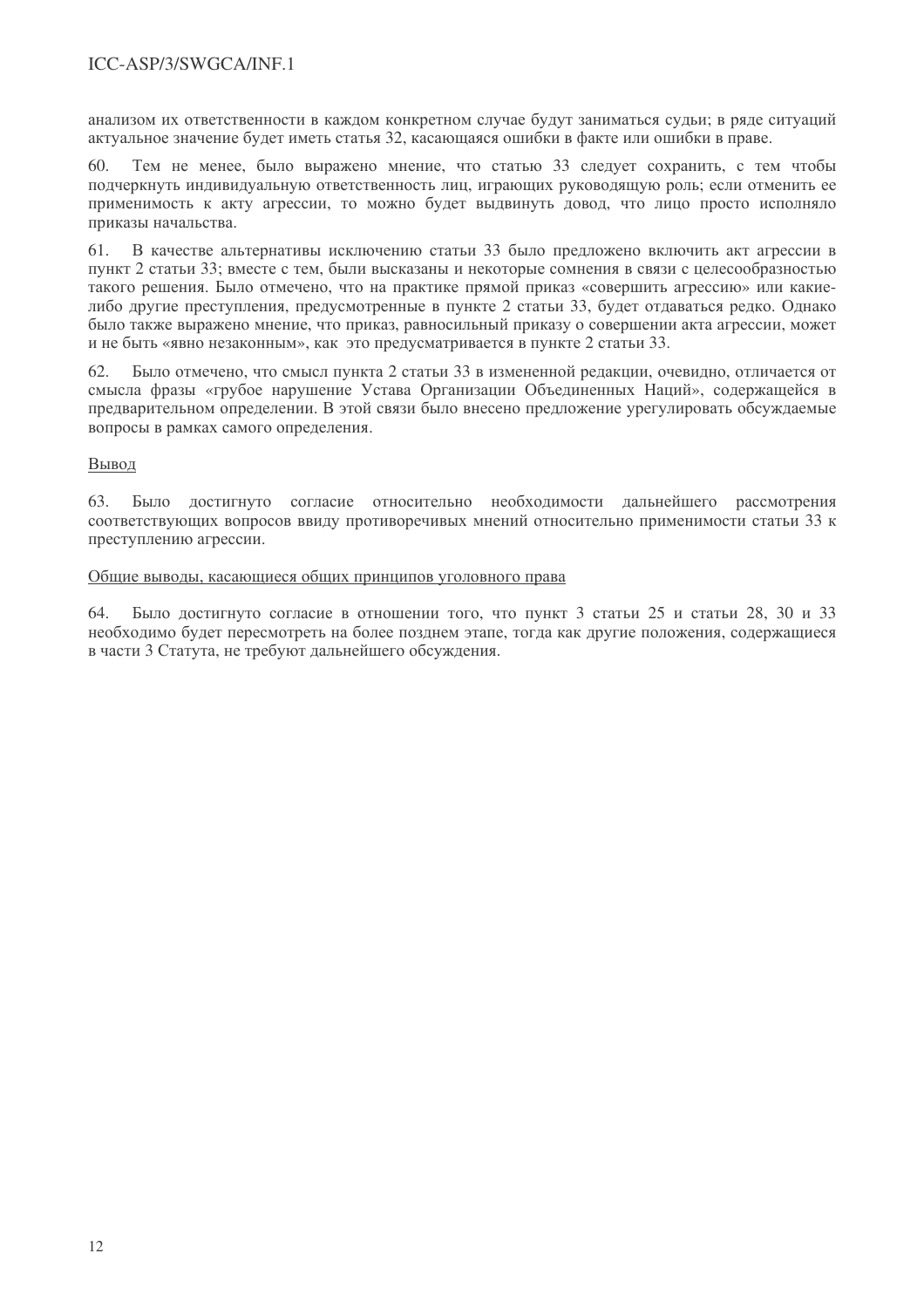### **Приложение I**

#### Перечень вопросов, касающихся преступления агрессии

Ниже приводится контрольный перечень вопросов, которые следует учитывать при разработке предложений по положению, касающемуся агрессии, в соответствии с пунктом 2 статьи 5 Римского статута и пунктом 7 резолюции F, принятой Липломатической конференцией полномочных представителей Организации Объединенных Наций по учреждению Международного уголовного суда.

N.B. Этот неисчерпывающий перечень был составлен для того, чтобы способствовать проведению тематической дискуссии по вопросам, которые, возможно, будут поставлены на обсуждение и которые в большинстве случаев тесно связаны между собой. В основе этого перечня лежит предварительный перечень вопросов, содержащийся в документе PCNICC/2001/L.1/Rev.1, который был пересмотрен межсессионным совещанием, состоявшемся 21-23 июня 2004 года в Лихтенштейнском институте по проблемам самоопределения Принстонского университета.

#### L. Вопросы, касающиеся Римского статута

- $\bullet$ Определение
- Условия, при которых Суд осуществляет свою юрисликцию  $\bullet$
- Согласованность с соответствующими положениями Устава **Организации** Объелиненных Напий
- Дополняемость и приемлемость  $\bullet$
- Ne bis in idem

Два последних вопроса были обсуждены, и было достигнуто согласие, что в данный момент никаких особых проблем по ним не возникает. Была также достигнута договоренность относительно того, чтобы вернуться к их рассмотрению в свете согласованного определения преступления агрессии и условий, при которых Суд будет осуществлять свою юрисдикцию в отношении этого преступления.

Общие принципы уголовного права

Необходимо вернуться к рассмотрению в свете согласованного определения преступления агрессии и условий, при которых Суд будет осуществлять свою юрисдикцию в отношении преступления агрессии, следующих статей части 3 Статута:

- Индивидуальная уголовная ответственность (статья 25)  $i)$
- $ii)$ Ответственность командиров и других начальников (статья 28)
- Субъективная сторона (статья 30)  $iii)$
- $iv)$ Приказы начальника и предписание закона (статья 33)
- Расследование и уголовное преследование  $\bullet$

Рассмотреть положения, касающиеся расследования и судебного преследования за преступление агрессии (например, положение о начале расследования (статья 53).

#### Информация, касающаяся национальной безопасности  $\bullet$

Рассмотреть положения, касающиеся защиты информации по вопросам национальной безопасности в связи с преступлением агрессии (статья 57(3) (с), статья 72, статья 93(4) и статья 99 (5).

#### Международное сотрудничество и судебная помощь

Эти положения, возможно, потребуют дальнейшего рассмотрения в зависимости от применимости принципа дополняемости к преступлению агрессии.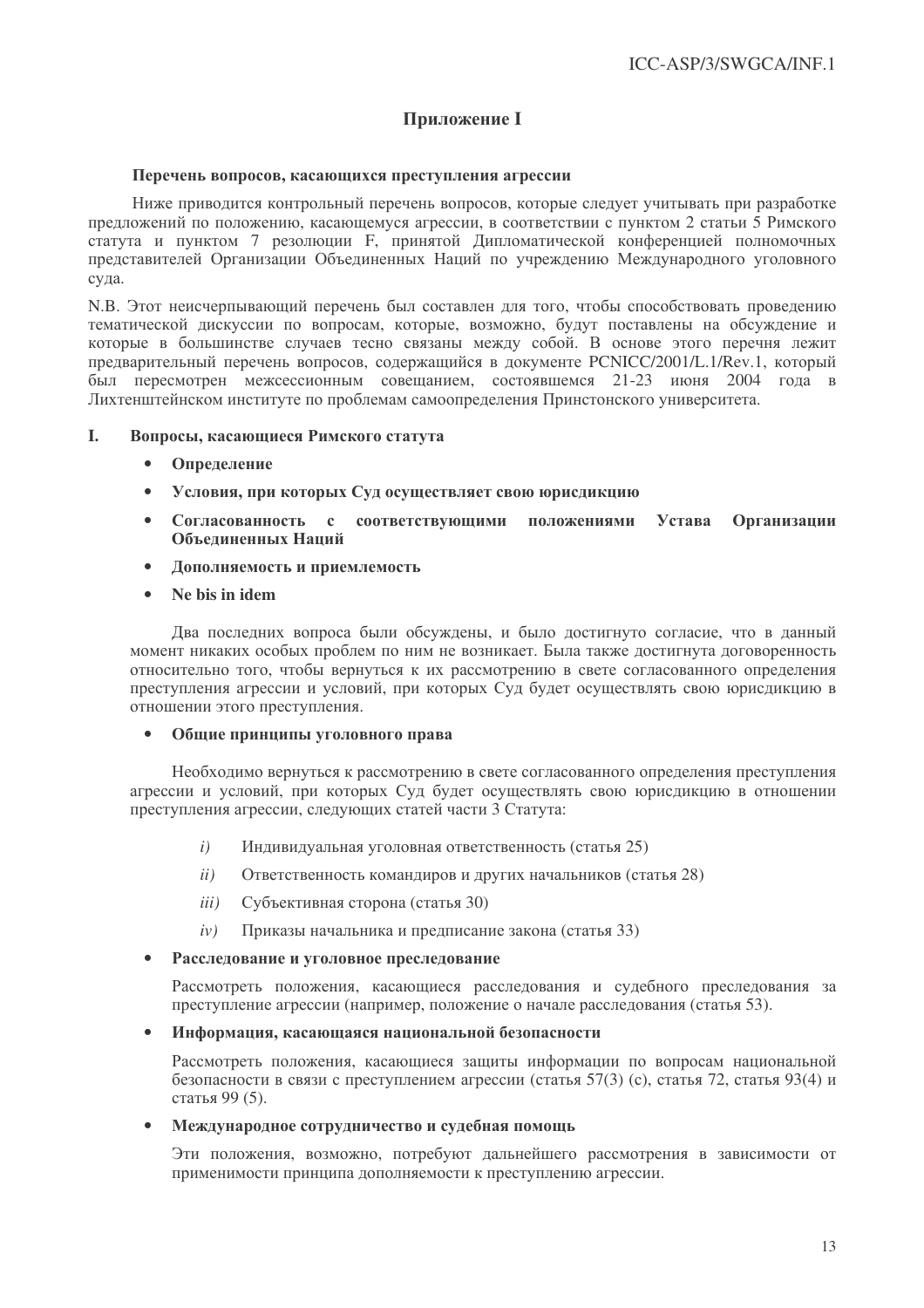#### Заключительные положения  $\bullet$

Необходимо вернуться к рассмотрению, в частности, статьи 121.

#### II. Возможные вопросы, касающиеся элементов преступлений

- $\bullet$ Элементы преступления агрессии содержатся в резолюции F, а не статье 9 Римского статута.
- $\bullet$ Рассмотрение структуры и общих положений по элементам других преступлений, подготовленных в соответствии со статьей 9 Римского статута, с целью обеспечения согласованности.
- Принятие элементов преступлений Ассамблеей государств-участников или Конференцией по обзору осуществления.

#### Ш. Возможные вопросы, касающиеся Правил процедуры и доказывания

Рассмотрение окончательного текста Правил процедуры и доказывания, подготовленного  $\bullet$ Подготовительной комиссией, для определения того, имеются ли какие-либо положения, требующие рассмотрения в связи с определением преступления агрессии.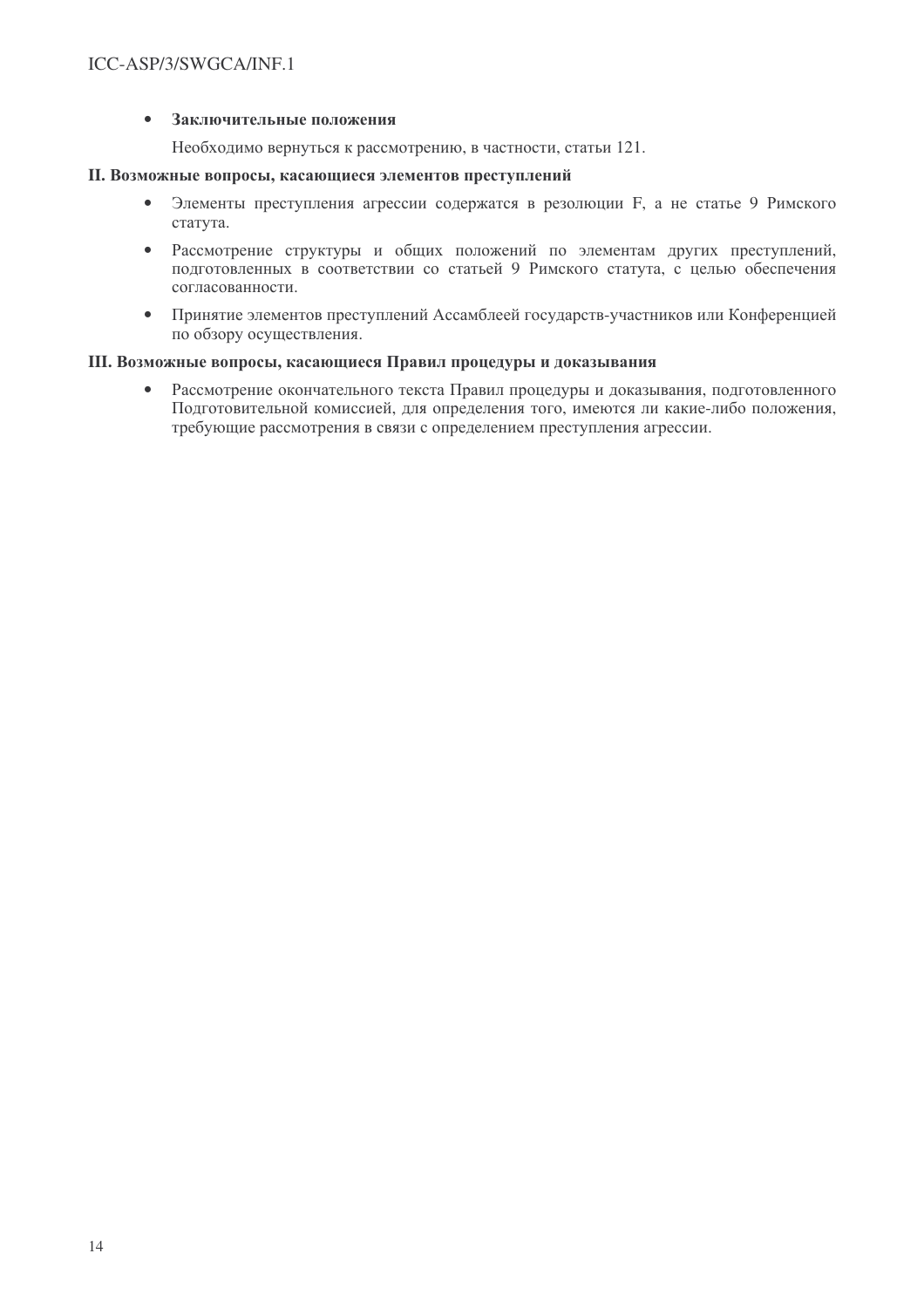### **Приложение II**

#### Список участников<sup>3</sup>

Г-жа Мария Адебахр Заместитель советника по правовым вопросам Постоянное представительство Германии при Организации Объединенных Наций

Г-жа Лзуник Агалжанян Заместитель постоянного представителя Постоянное представительство Армении при Организации Объединенных Наций

Г-жа Ахн Еунчу Второй секретарь Постоянное представительство Республики Корея при Организации Объединенных Наций

Г-н Аблул Рахим И. аль-Авали Советник, заместитель Секретаря по вопросам международного сотрудничества и планирования Министерство юстиции. Объединенные Арабские Эмираты

Его Королевское Величество принц Зеил Раал Зеил аль-Хуссейн Посол Постоянное представительство Иордании при Организации Объединенных Наций

Г-н Мухамед Махмуд аль-Камали Советник, директор Института профессиональной подготовки и судебных исследований Министерство юстиции, Объединенные Арабские Эмираты

Г-н Дезире Йетсову Ассогбави Сотрудник по информационно-просветительской деятельности и связи Коалиция в поддержку Международного уголовного суда

Г-н Стефан Баррига Советник по правовым вопросам Постоянное представительство Лихтенштейна при Организации Объединенных Наций

Г-н Тал Беккер Советник по правовым вопросам Постоянное представительство Израиля при Организации Объединенных Наций

Г-н Роберто Беллелли Эксперт по правовым вопросам Министерство иностранных дел, Италия

Г-жа Джута Ф. Бертрам-Нотнагель Коалиция в поддержку Международного уголовного суда

Г-н Майкл Брисс Советник Постоянное представительство Австралии при Организации Объединенных Наций

Г-жа Ондина Блокар Первый секретарь Постоянное представительство Словении при Организации Объединенных Наций

 $3$  В английском алфавитном порядке.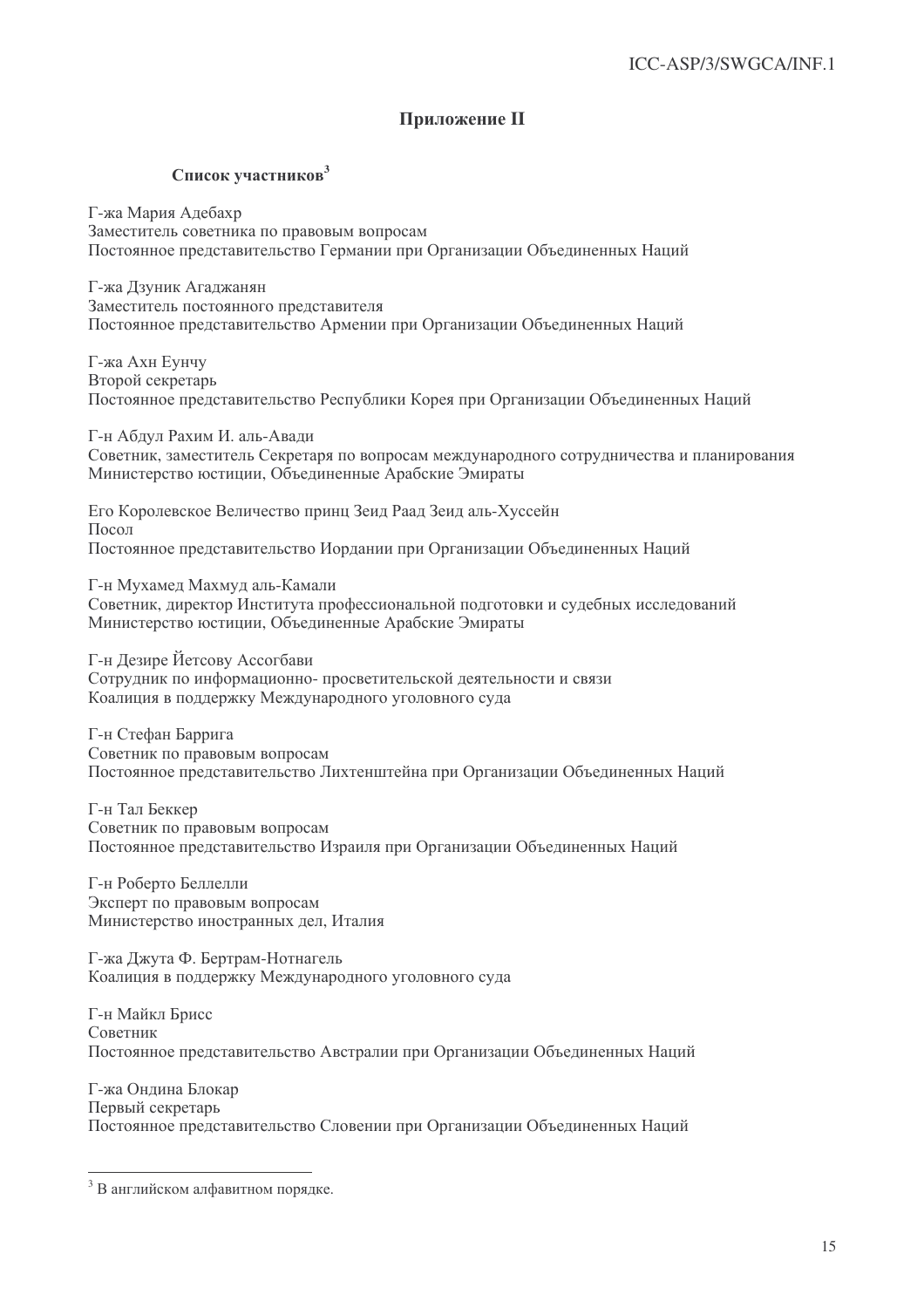### ICC-ASP/3/SWGCA/INE.1

Г-н Нильс Блоккер **Юрисконсульт** Министерство иностранных дел. Нидерланды

Г-н Ганс-Вернер Буссман Уполномоченный по вопросам, касающимся Международного уголовного суда Федеральное министерство иностранных дел. Германия

Г-н Ролжер С. Кларк Советник Постоянное представительство Самоа при Организации Объединенных Наций

Г-жа Анна Мари Л. Короминас Советник по правовым вопросам Постоянное представительство Филиппин при Организации Объединенных Наций

Г-н Вольфганг Ф. Ланспекгрубер Лиректор. Лихтенштейнский институт по проблемам самоопределения Прингстонский университет

Г-жа Фани Ласкалопулу-Ливала Советник по правовым вопросам Министерство иностранных дел. Греция

Г-жа Валери Делькруа Советник Министерство иностранных дел, Бельгия

Г-н Рам Бабу Дакал Первый секретарь Постоянное представительство Непала при Организации Объединенных Наций

Г-н Карлос Фернандо Диас Консультант/советник по правовым вопросам Постоянное представительство Коста-Рики при Организации Объединенных Наций

Г-жа Жюли Дютри Советник по правовым вопросам Министерство юстиции, Бельгия

Его Превосходительство Алиёайга Фетури Элисайя Посол Постоянное представительство Самоа при Организации Объединенных Наций

Г-н Бенджамин Б. Ференц Коалиция в поддержку Международного уголовного суда

Г-н Даниэль Франк Первый секретарь Постоянное представительство Швейцарии при Организации Объединенных Наций

Его Превосходительство Луис Галлегос Посол Постоянное представительство Эквадора при Организации Объединенных Наций

Г-н М. Ганди Советник/консультант по правовым вопросам Постоянное представительство Индии при Организации Объединенных Наций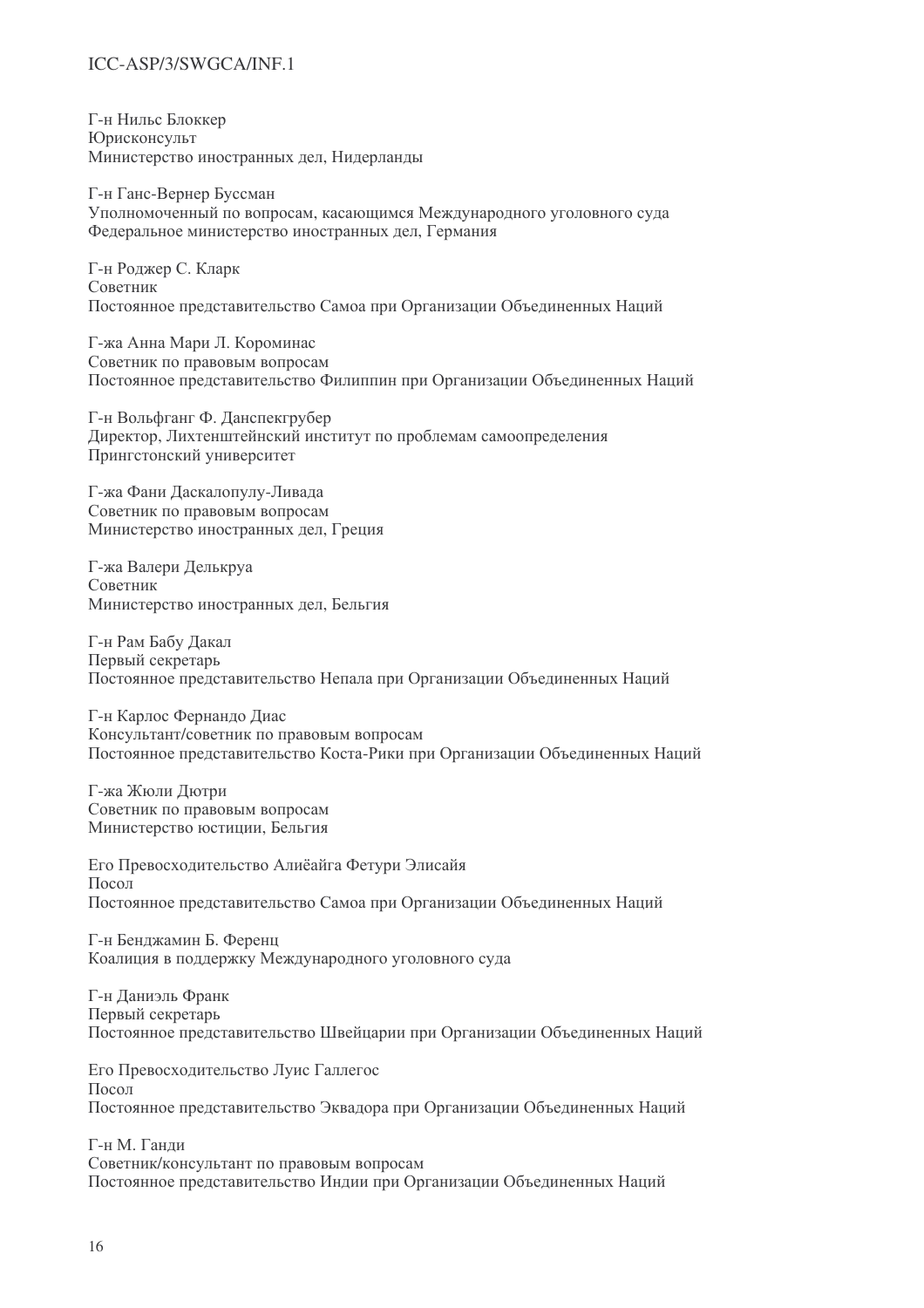Г-жа Элана Лжеллис Первый секретарь Постоянное представительство Новой Зеландии при Организации Объединенных Наций

Г-жа Элезабета Георгиева Советник Постоянное представительство бывшей югославской Республики Македония при Организации Объелиненных Наций

Г-н Такаши Гоми Заместитель директора, отдел по правовым вопросам Бюро по договорам Министерство иностранных дел, Япония

Его Превосходительство Хосе Луис Гутеррес  $\prod$ OCOJI Постоянное представительство Тимора-Лешти при Организации Объединенных Наций

Г-жа Моника Гузман Сотрудник по информационно-просветительской работе и связи с Латинской Америкой Коалиция в поддержку Международного уголовного суда

Г-н Хан Мьюн-Чже Советник Постоянное представительство Республики Корея при Организации Объединенных Наций

Г-н Махмуд Хмуд Первый секретарь/консультант по правовым вопросам Постоянное представительство Иордании при Организации Объединенных Наций

Г-жа Таня Караназиос Директор по программам Коалиция в поддержку Международного уголовного суда

Г-жа Россет Ньиринкинди Катунге Советник Постоянное представительство Уганды при Организации Объединенных Наций

Г-н Гийермо Кенлал Первый секретарь Постоянное представительство Аргентины при Организации Объединенных Наций

Г-жа Линео Кхиба-Матекане Советник по правовым вопросам Постоянное представительство Лесото при Организации Объединенных Наций

Г-н Клаус Кресс Постоянное представительство Германии при Организации Объединенных Наций

Г-н Степан Кузьменков Второй секретарь Постоянное представительство Российской Федерации при Организации Объединенных Наций

Г-н Юрг Лаубер Советник по правовым вопросам Постоянное представительство Швейцарии при Организации Объединенных Наций

Г-н Анджей Макаревич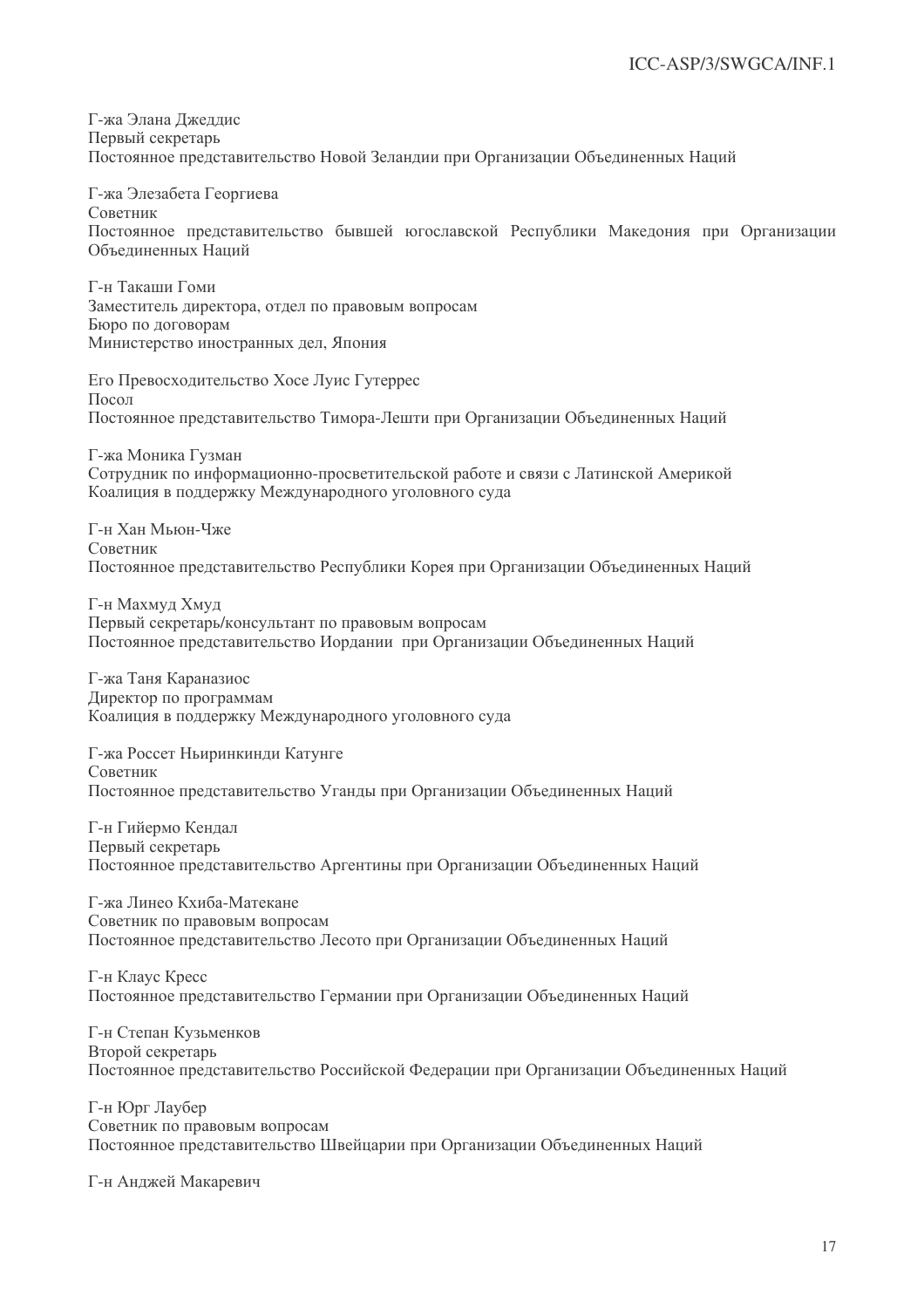### ICC-ASP/3/SWGCA/INE.1

Старший советник министра Министерство иностранных дел, Польша

Г-н Александер Маршик Министр, заместитель постоянного представителя Постоянное представительство Австрии при Организации Объединенных Наций

Г-н Бренлан Макмагон Помошник советника по правовым вопросам Министерство иностранных дел. Ирландия

Г-н Джузеппе Нези Советник по правовым вопросам Постоянное представительство Италии при Организации Объединенных Наций

Г-н Даниел Нсереко Советник по правовым вопросам Постоянное представительство Уганды при Организации Объединенных Наций

Г-жа Карен Р. Олаба-Мосоти Консультант по правовым вопросам/первый секретарь Постоянное представительство Кении при Организации Объединенных Наций

Г-жа Валери Остервельд Сотрудник по правовым вопросам Министерство иностранных дел, Канада

Г-н Уильям Р. Пейс Руководитель конференций/исполнительный директор Коалиция в поддержку Международного уголовного суда

Г-н Франческо Презутти Советник Европейский Союз, Секретариат Совета

Г-н Дженс Петер Протман Советник Постоянное представительство Намибии при Организации Объединенных Наций

Г-жа Кармен Кесада Алкала Профессор, факультет права, Национальный университет заочного образования Министерство иностранных дел и сотрудничества, Испания

Г-жа Гайле Рамутар Первый секретарь Постоянное представительство Тринидад и Тобаго при Организации Объединенных Наций

Г-жа Лидия Рандрианаривони Советник Постоянное представительство Мадагаскара при Организации Объединенных Наций

Г-жа Тамара Растовач Третий секретарь Постоянное представительство Сербии и Черногории при Организации Объединенных Наций

Г-жа Анна Рубезам Консультант Целевой группы по МУС Федеральное министерство иностранных дел, Германия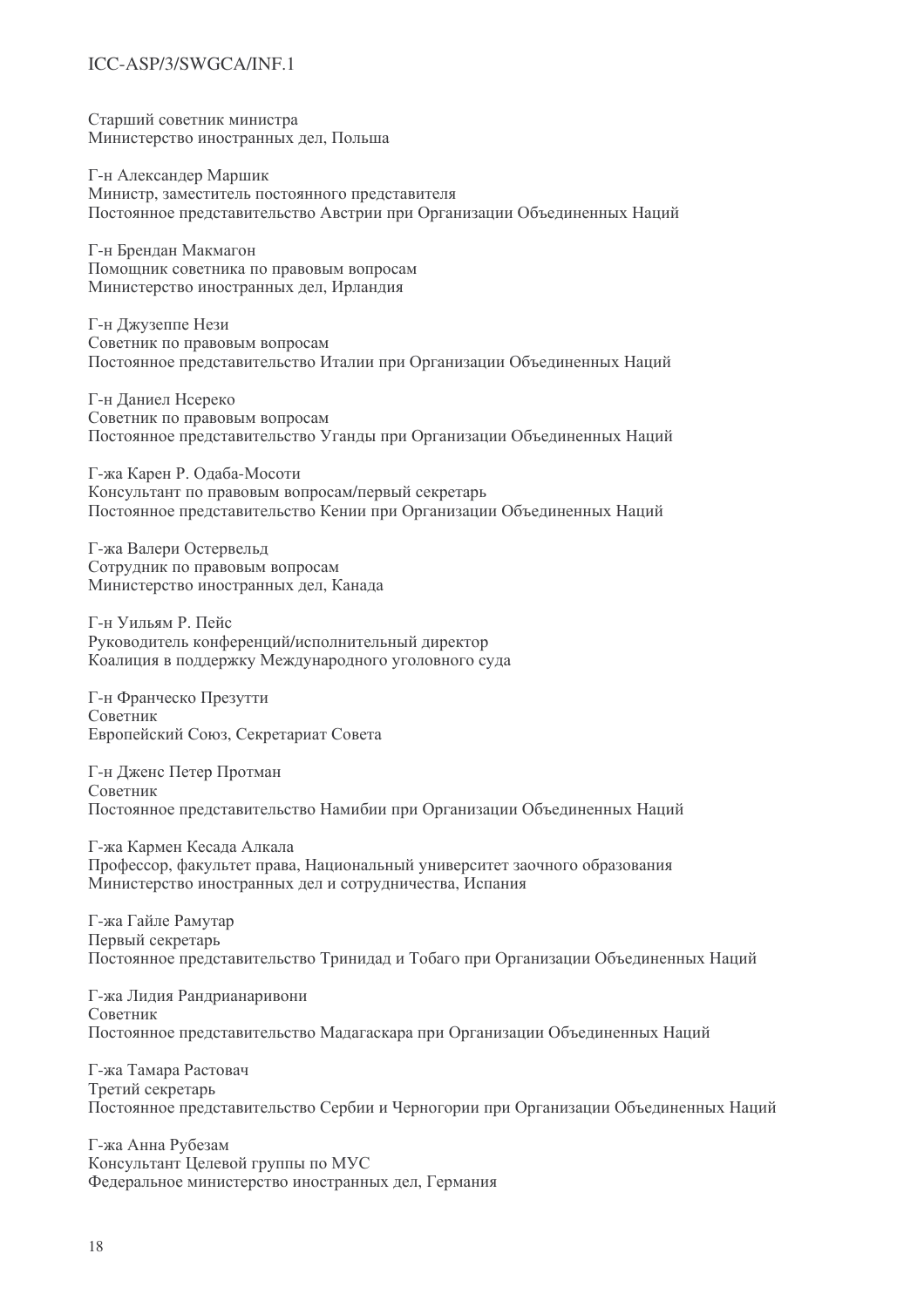Г-н Медард Рвеламира Директор Секретариат Ассамблеи государств-участников Международный уголовный суд

Г-н Махмуд Сами Советник по правовым вопросам Постоянное представительство Египта при Организации Объединенных Наций

Г-жа Лженифер Шенс Советник по правовым вопросам Коалиция в поддержку Международного уголовного суда

Г-н Лжойлип Сенгупта Сотрудник по информационно-просветительской работе и связи Коалиция в поддержку Международного уголовного суда

Г-н Ксаба Симон Советник/консультант по правовым вопросам Постоянное представительство Венгрии при Организации Объединенных Наций

Г-жа Анна Сотаниеми Советник по правовым вопросам Постоянное представительство Финляндии при Организации Объединенных Наций

Г-н Метод Спашек Советник по правовым вопросам Постоянное представительство Словакии при Организации Объединенных Наций

Г-жа Иоана Габриела Станчу Первый секретарь Министерство иностранных дел, Румыния

Г-жа Бриджита Сур Директор по региональным программам Коалиция в поддержку Международного уголовного суда

Г-жа Жанна Сульцер Директор по вопросам международного правосудия Международная федерация по правам человека

Г-н Владимир Тарабрин Заместитель директора Министерство иностранных дел, Российская Федерация

Г-жа Е. Гёкчен Ту Рал Советник по правовым вопросам Постоянное представительство Турции при Организации Объединенных Наций

Г-н Ренан Виллацис Сотрудник по правовым вопросам Секретариат Ассамблеи государств-участников Международный уголовный суд

Г-н Жак Виймен Советник Министерство иностранных дел, Франция